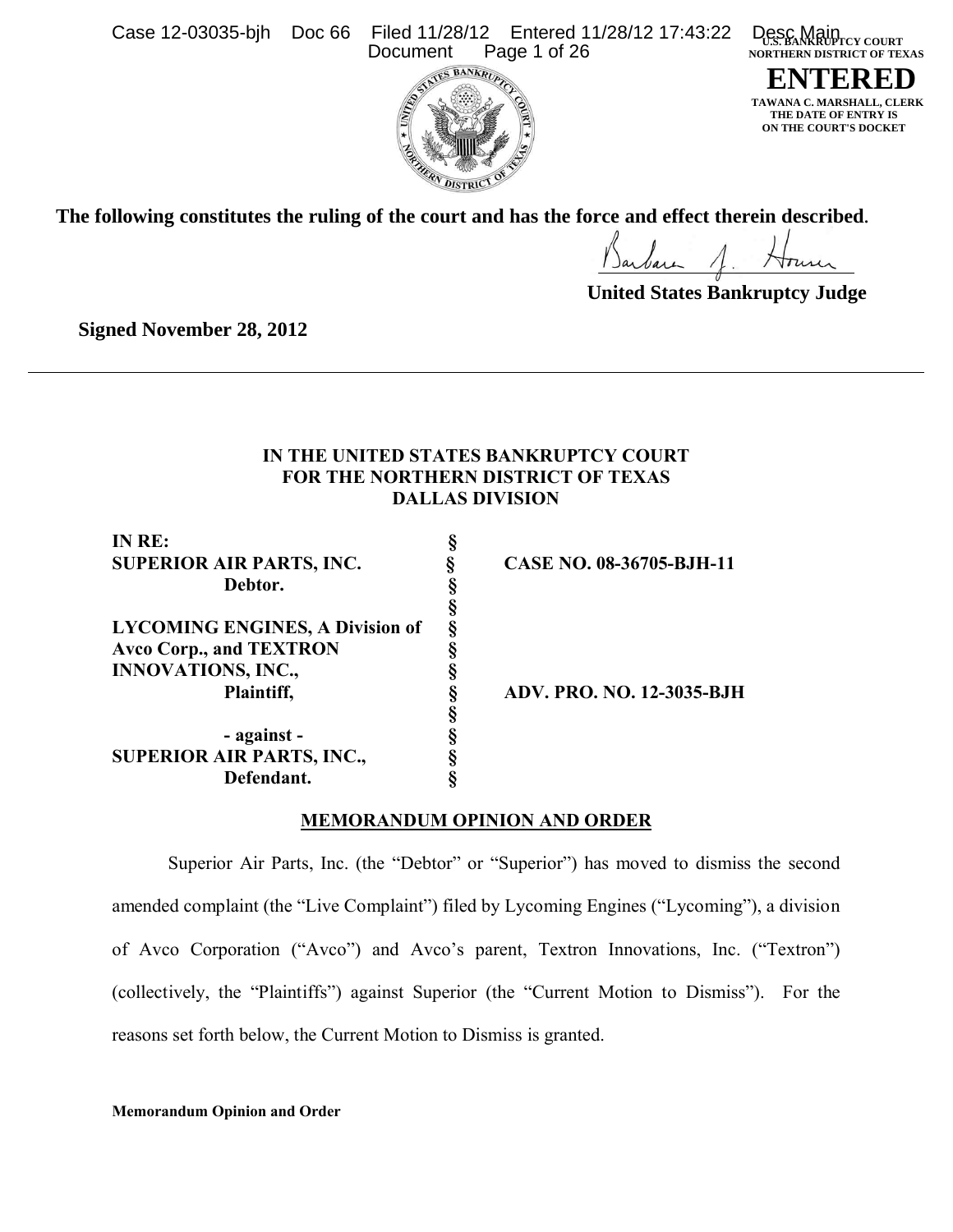# **I. FACTUAL AND PROCEDURAL BACKGROUND**

The following factual background appears in the Live Complaint, and appears to be undisputed, except where specifically noted. Superior manufactures after-market replacement parts for certain aircraft engines, including engines originally manufactured by Lycoming. Superior does not design its own products; it designs its own version of parts originally manufactured by others, including Lycoming. Textron holds rights to certain trade secrets and intellectual property related to Lycoming engines and licenses them to Lycoming. The Plaintiffs develop, license and own technical data, specifications, and blueprints that the Plaintiffs allege contain trade secrets not known outside Lycoming's business.

The parties to this adversary proceeding have a very long history of disputes between them. In 1976, Superior sued Lycoming in the United States District Court for the District of Kansas. Lycoming filed counterclaims against Superior in that litigation. The litigation was ultimately settled in 1981, and the parties executed a "Settlement Agreement and Release" (the "1981 Settlement"). The Live Complaint alleges that as part of the 1981 Settlement the parties signed a licensing agreement that provided that Lycoming would license to Superior its proprietary information related to certain airplane engine parts in exchange for royalty payments and Superior's agreement to keep Lycoming's information confidential and to protect it from disclosure. The 1981 Settlement contained an exhibit that detailed the part numbers for which Superior was granted a license (the "1981 Licensed Parts).

Another dispute erupted and in 1996 Avco sued Superior in the United States District Court for the Middle District of Pennsylvania<sup>[1](#page-1-0)</sup> asserting breach of the 1981 Settlement. In 1999

<span id="page-1-0"></span>**Memorandum Opinion and Order** 2 1 Some of the factual background recited in this Memorandum Opinion and Order is gathered from agreements entered into between the parties in 1981 and 1999. When reviewing a motion to dismiss for failure to state a claim,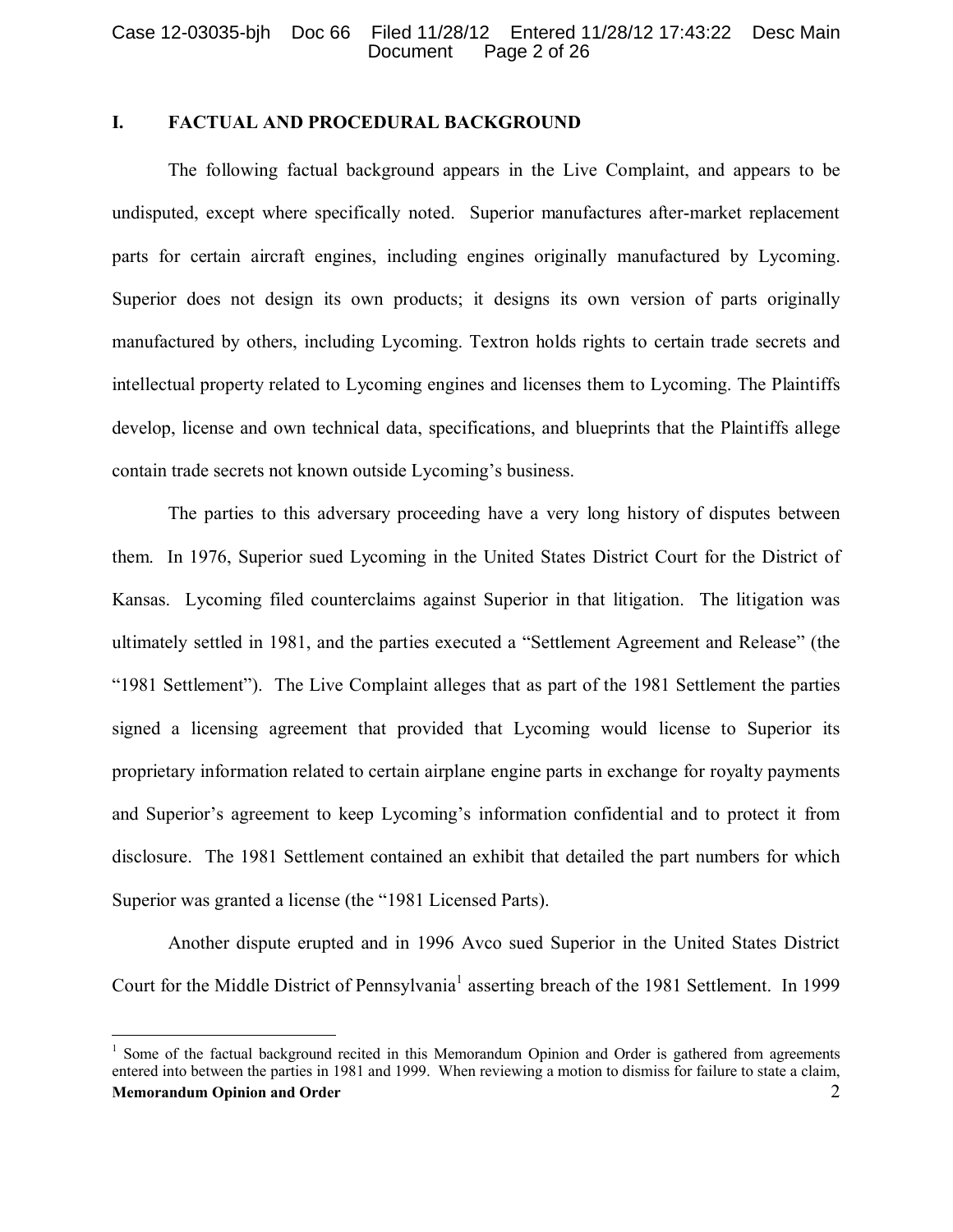### Case 12-03035-bjh Doc 66 Filed 11/28/12 Entered 11/28/12 17:43:22 Desc Main Page 3 of 26

the parties once again entered into a Settlement Agreement and Release and another licensing agreement and security agreement (collectively, the "1999 Agreements"). Pursuant to the 1999 Agreements, Superior obtained a perpetual license "subject to" the terms of the license with respect to eleven enumerated parts (the "1999 Licensed Parts"). The 1999 Agreements revoked all prior licenses for Lycoming data, including any licenses granted by the 1981 Settlement. The 1999 Agreements also required Superior to indemnify Lycoming against any liability resulting from any alleged defect in design of the designated parts. Superior was required to defend any suits against Lycoming at Superior's expense, and Superior was obligated to get insurance coverage for this obligation to Lycoming.

Superior filed a voluntary petition for relief under chapter 11 on December 31, 2008. Prior to its bankruptcy filing, Superior had entered into an asset purchase agreement with Avco, to be guaranteed by Textron.<sup>[2](#page-2-0)</sup> Shortly after its bankruptcy filing, Superior filed a motion for

#### **Memorandum Opinion and Order** 3

the Court is ordinarily required to consider only the complaint, and if the court is presented with matters outside the pleadings and does not exclude them, the motion must be treated as one for summary judgment. Fed. R. Civ. P. 12(d). There is a limited exception to this rule. *Kaye v. Lone Star Fund V (U.S.), LP,* 453 B.R. 645 (N.D. Tex. 2011). That is, documents attached to a motion to dismiss are considered part of the pleadings if they are referred to in the plaintiff's complaint and are central to plaintiff's claims. A document is central to the plaintiff's claim when it is necessary to establish an element of one of the plaintiff's claims. *Id*. The Court concludes that the 1981 and 1999 agreements, which are attached to the Current Motion to Dismiss and are referred to in the Live Complaint, are central to the Plaintiffs' claims and thus this Court may properly consider them. In addition, the Court may consider matters of which it may take judicial notice. *Funk v. Stryker Corp.*, 631 F.3d 777 (5<sup>th</sup> Cir. 2011); *Lormand v. US Unwired, Inc.*, 565 F.3d 228 (5<sup>th</sup> Cir. 2009). The Court may take judicial notice of documents in the public record. *R2 Invs. LDC v. Phillips,* 401 F.3d 638 (5<sup>th</sup> Cir. 2005). The Court may do so whether requested or not, at any stage of the proceedings. Fed. R. Evid.  $201(c)$ , (f). Further, the Court is permitted to take judicial notice of documents filed in the bankruptcy case. *Nute v. Pilgrim's Pride Corp.*, No. 07-0081, 2010 WL 2521724 at \*1, n.4 (W.D. La. June 16, 2010); *In re American Intern. Refinery*, 402 B.R. 728 (Bankr. W.D. La. 2008); *In re James*, 300 B.R. 890 (Bankr. W.D. Tex. 2003).

<span id="page-2-0"></span> $2$  Superior argues in its brief that the Plaintiffs spent 2,000 hours and hundreds of thousands of dollars doing their due diligence in connection with the proposed purchase of Superior's assets, and therefore the lack of factual support for the Plaintiffs' claims is surprising. The Plaintiffs counter that it would be improper to impute knowledge gleaned during due diligence to the Plaintiffs because their due diligence was subject to a non-disclosure agreement which prohibits the Plaintiffs from using any of the information for any purpose other than their proposed purchase of Superior's assets. The Plaintiffs attach to their opposition a declaration of Michael J. Kraft which supports their version of the facts. Of course, these arguments rely upon facts well outside the pleadings, and thus the Court will not consider them in connection with the Current Motion to Dismiss.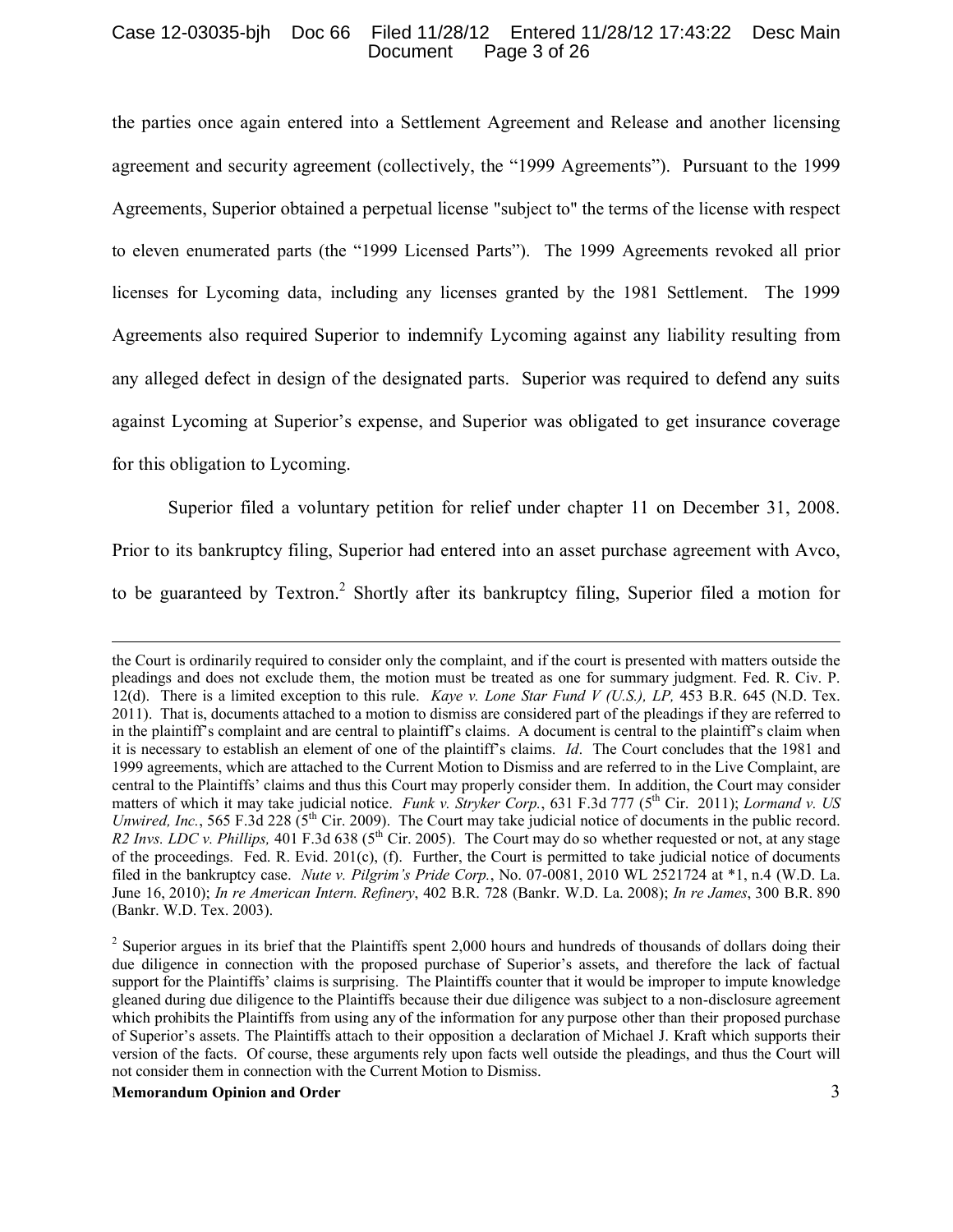#### Case 12-03035-bjh Doc 66 Filed 11/28/12 Entered 11/28/12 17:43:22 Desc Main Page 4 of 26

approval of bid procedures and a motion to sell substantially all of Superior's assets to Avco. In its schedules, Superior did not list the Plaintiffs as creditors; nor did Superior list the 1999 Agreements as executory contracts. As a result, Superior took no action to assume or reject the 1999 Agreements during its bankruptcy case. The deadline for filing proofs of claim in Superior's bankruptcy case was fixed at February 17, 2009 (the "Bar Date"). The Plaintiffs did not file any proofs of claim in the bankruptcy case, despite an appearance by their counsel in the bankruptcy case well before the Bar Date in connection with Superior's motion to sell. Superior later withdrew its motion to sell, citing antitrust concerns.

The Debtor's Third Amended Plan of Reorganization, filed jointly by the Debtor and the Official Committee of Unsecured Creditors (the "Plan") and which did not discuss the 1999 Agreements at all, was confirmed by Order entered on August 27, 2009 (the "Confirmation Order"). Essentially, creditors were paid, the stock of the reorganized Superior was sold to the Brantly Group, and Superior's pre-bankruptcy equity interests were cancelled. The Plan went effective on September 28, 2009. *See* Docket No. 432. After a series of claims objections and professional fee applications were determined, Superior filed its application for a final decree, which was granted on September 23, 2010, *see* Docket No. 654, and Superior's bankruptcy case was closed.

**Memorandum Opinion and Order** 4 On March 14, 2012, Superior moved to reopen its bankruptcy case (the "Motion to Reopen") in order to remove a state court lawsuit filed by Lycoming and Textron against Superior in January, 2012 in the  $236<sup>th</sup>$  Judicial District Court of Texas (the "State Court Action"). Lycoming and Textron opposed the motion, and filed a motion in the adversary proceeding seeking remand of the State Court Action (the "Remand Motion"). In addition, Superior filed a motion to dismiss the complaint under Fed. R. Civ. P. 12(b)(6), 12(b)(3), 12(e) and 9(b) (the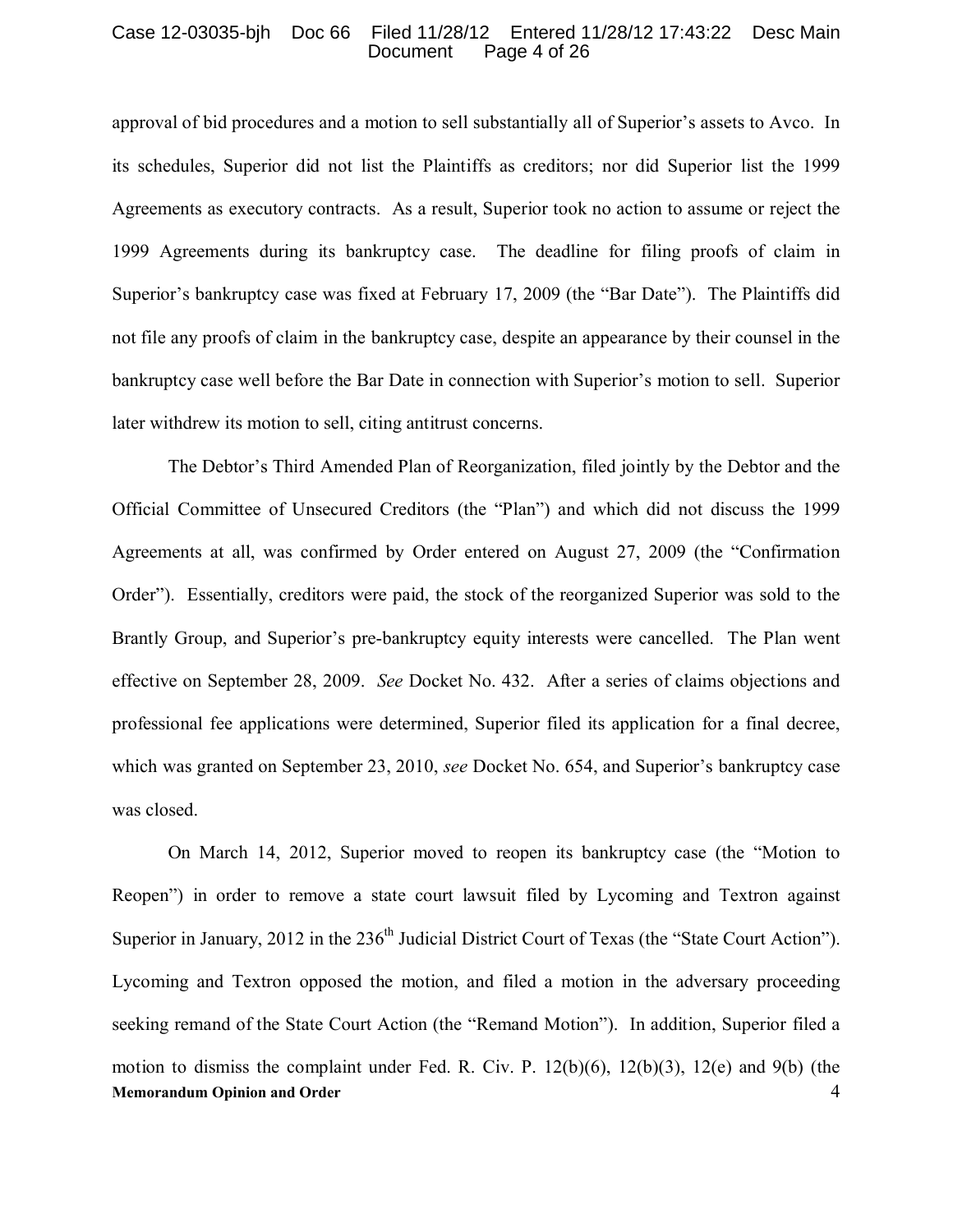## Case 12-03035-bjh Doc 66 Filed 11/28/12 Entered 11/28/12 17:43:22 Desc Main Page 5 of 26

"Original Motion to Dismiss").<sup>[3](#page-4-0)</sup> Essentially, Superior argued that its obligations under the 1999 Agreements were discharged when the Plan was confirmed, since the complaint sought damages on a variety of theories and declaratory relief, all premised on the assertion that Superior's perpetual license was no longer in existence due to Superior's beach of the 1999 Agreements and Plaintiffs' termination of the 1999 Agreements due to Superior's breach.

After a hearing on May 15, 2012, the Motion to Reopen was granted, and the Court ruled that removal was substantively proper because, in the Court's view, it had jurisdiction over the then-pled claims.<sup>[4](#page-4-1)</sup> The Plaintiffs had grounded the Remand Motion principally on this Court's alleged lack of jurisdiction. However, the Plaintiffs also argued at the hearing that equitable remand was appropriate, although they had not briefed that issue or raised it in their motion. The Court ruled that it had jurisdiction over the Plaintiffs' claims, but directed the Plaintiffs to file briefing on equitable remand. Of note, also during the course of the May 15 hearing, counsel for the Plaintiffs stipulated in open court that the 1999 Agreements were not executory contracts on the date of Superior's bankruptcy filing. *Tr. hearing held 5/15/12, 9:7-22.*

With respect to the Original Motion to Dismiss, Superior argued that the Plaintiffs' claims for misappropriation of trade secrets, unfair competition, theft and conversion were all barred by the Confirmation Order, as the claims arose pre-petition but the Plaintiffs failed to file

#### **Memorandum Opinion and Order** 5

<span id="page-4-0"></span><sup>&</sup>lt;sup>3</sup> The adversary proceeding was removed to this Court on March 14, 2012. On March 21, 2012, Superior filed a motion to dismiss the complaint. In response, the Plaintiffs filed their first amended complaint on April 11, 2012. Superior thereafter filed the Original Motion to Dismiss on April 20, 2012. In actuality, the Original Motion to Dismiss was actually the second one filed in the adversary proceeding, since the first one had been rendered moot by the filing of the first amended complaint.

<span id="page-4-1"></span><sup>&</sup>lt;sup>4</sup> In a procedural mis-step, Superior filed its notice of removal together with its Motion to Reopen. Perhaps using the adage "it is easier to beg forgiveness than ask permission," Superior did not wait until its Motion to Reopen was granted before it removed the State Court Action. The Notice of Removal was filed on March 14, 2012 and the Motion to Reopen was filed the next day. On March 21, 2012, still before the Motion to Reopen was even heard, Superior filed a motion to dismiss the complaint (which was never heard because it was rendered moot by the filing of the first amended complaint). The Plaintiffs also filed the Remand Motion on April 11, 2012. The hearings on the Motion to Reopen, the Original Motion to Dismiss and the Remand Motion were all set for May 15, 2012.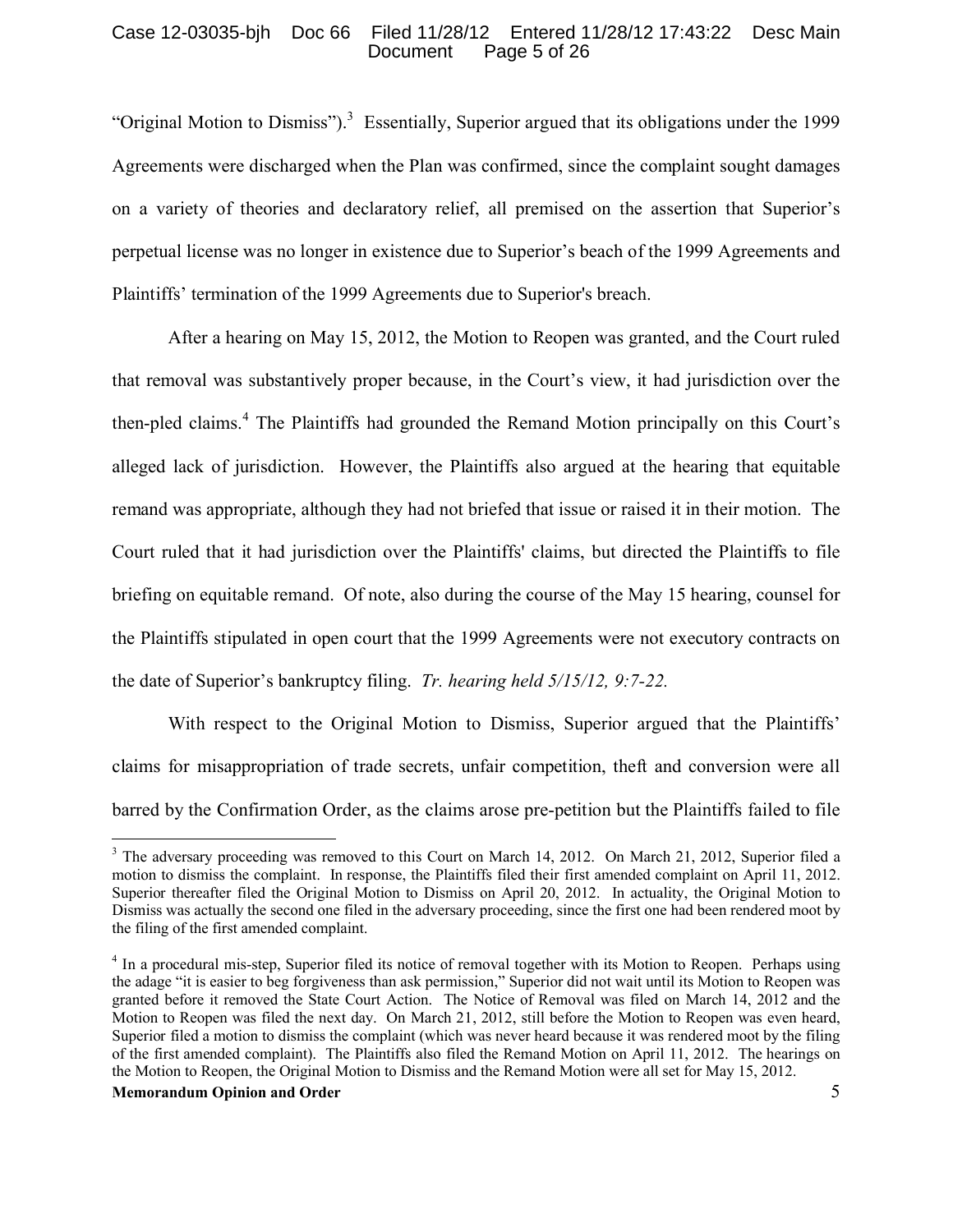#### Case 12-03035-bjh Doc 66 Filed 11/28/12 Entered 11/28/12 17:43:22 Desc Main Page 6 of 26

a proof of claim in Superior's bankruptcy case, such that Superior's obligations under the 1999 Agreements were discharged upon confirmation of the Plan. Superior also argued that the Plaintiffs' breach of contract claim, which was founded on the assertion that Superior breached the 1999 Agreements by failing to indemnify the Plaintiffs from lawsuits filed against the Plaintiffs resulting from defective parts, was also discharged because no proof of claim had been filed. In addition, Superior argued that the claim for breach of fiduciary duty must be dismissed because the Plaintiffs had failed to allege factual content showing the existence of a fiduciary relationship between the Plaintiffs and Superior.<sup>[5](#page-5-0)</sup>

In response, the Plaintiffs argued what the parties have come to call the "cake and eat it too" theory. The factual assumption underlying each of the Plaintiffs' claims was that the Plaintiffs properly terminated the 1999 Agreements after Superior's post-confirmation default and thus Superior's use of Lycoming's data became tortious – *i.e.*, Superior could not continue to have the benefits of the 1999 Agreements when its obligations had been discharged. Once again, the Plaintiffs had not filed any briefing with respect to its theory that even though Superior's obligations under the 1999 Agreements were discharged by confirmation of the Plan, Superior still had an obligation to perform and the Plaintiffs could terminate the 1999 Agreements upon Superior's post-confirmation default in performance, such that Superior's use thereafter of the licensed data was wrongful. The Plaintiffs asked for both the opportunity to file further briefing and for leave to amend should that briefing not persuade the Court.

At the conclusion of the May 15, 2012 hearing, the Court directed further briefing with respect to two things: (1) as noted previously, equitable remand, and (2) the issue of whether

<span id="page-5-0"></span><sup>&</sup>lt;sup>5</sup> Superior also sought dismissal of the claims for misappropriation of trade secrets and fraudulent concealment under Fed. R. Civ. P. 9(b).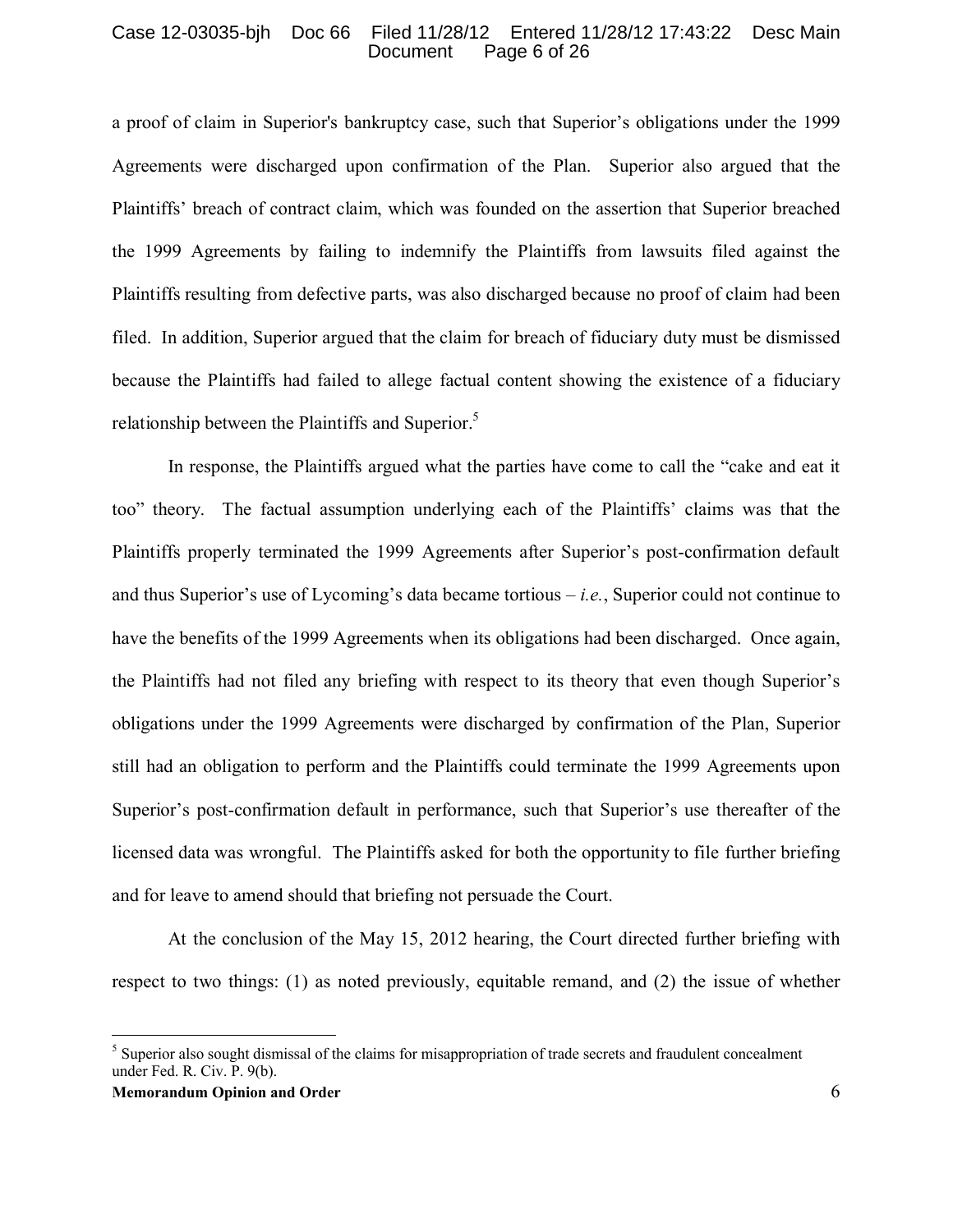### Case 12-03035-bjh Doc 66 Filed 11/28/12 Entered 11/28/12 17:43:22 Desc Main Page 7 of 26

Superior's indemnification obligation under the 1999 Agreements survived after confirmation of the Plan and, if not, is it fundamentally unfair and thus legally impermissible for Superior to retain the benefits of the perpetual license without the burdens of the indemnification and insurance clauses. On May 22, 2012, the Plaintiffs filed their supplemental briefing. On May 31, 2012 Superior filed its responsive brief, and the Court took the Original Motion to Dismiss and the Remand Motion under advisement.

Ironically, Plaintiffs' counsel failed to brief either of the issues the Court directed be briefed. Rather, the only legal argument set forth in the Plaintiffs' supplemental brief was the assertion that the 1999 Agreements were executory contracts on the petition date, were neither assumed nor rejected, and therefore "rode through" the bankruptcy case unaffected.<sup>[6](#page-6-0)</sup> That argument, of course, was directly contrary to Plaintiffs' counsel's stipulation in open court at the May 15 hearing that the 1999 Agreements were not executory contracts, as Superior's counsel noted in its responsive brief.

On June 26, 2012, the Court issued its oral ruling on the Remand Motion and the Original Motion to Dismiss. The Court denied the Remand Motion both for lack of briefing and on the merits. With respect to the Original Motion to Dismiss, the Court ruled that the Plaintiffs were bound by their counsel's stipulation in open court that the 1999 Agreements were not executory contracts. The Court concluded that the "ride-through" argument advanced by the Plaintiffs did not apply to non-executory contracts like the 1999 Agreements, and the Court found inapplicable the decision of the Ninth Circuit Bankruptcy Appellate Panel in *In re JZ L.L.C.*, 371 B.R. 412  $(9<sup>th</sup> Cir. BAP 2007)$ . The Court ruled that any tort claims that arose from pre-petition actions

<span id="page-6-0"></span><sup>&</sup>lt;sup>6</sup> The supplemental brief does argue, in one sentence and citing *In re JZ, L.L.C.*, 371 B.R. 412 (9<sup>th</sup> Cir. BAP 2007), that the ride through doctrine also applies to non-executory contracts. *Pls. Br. In Opp. To Def.'s Mot. To Dismiss and in Supp. Of Pls.' Mot. To Remand*, p. 9.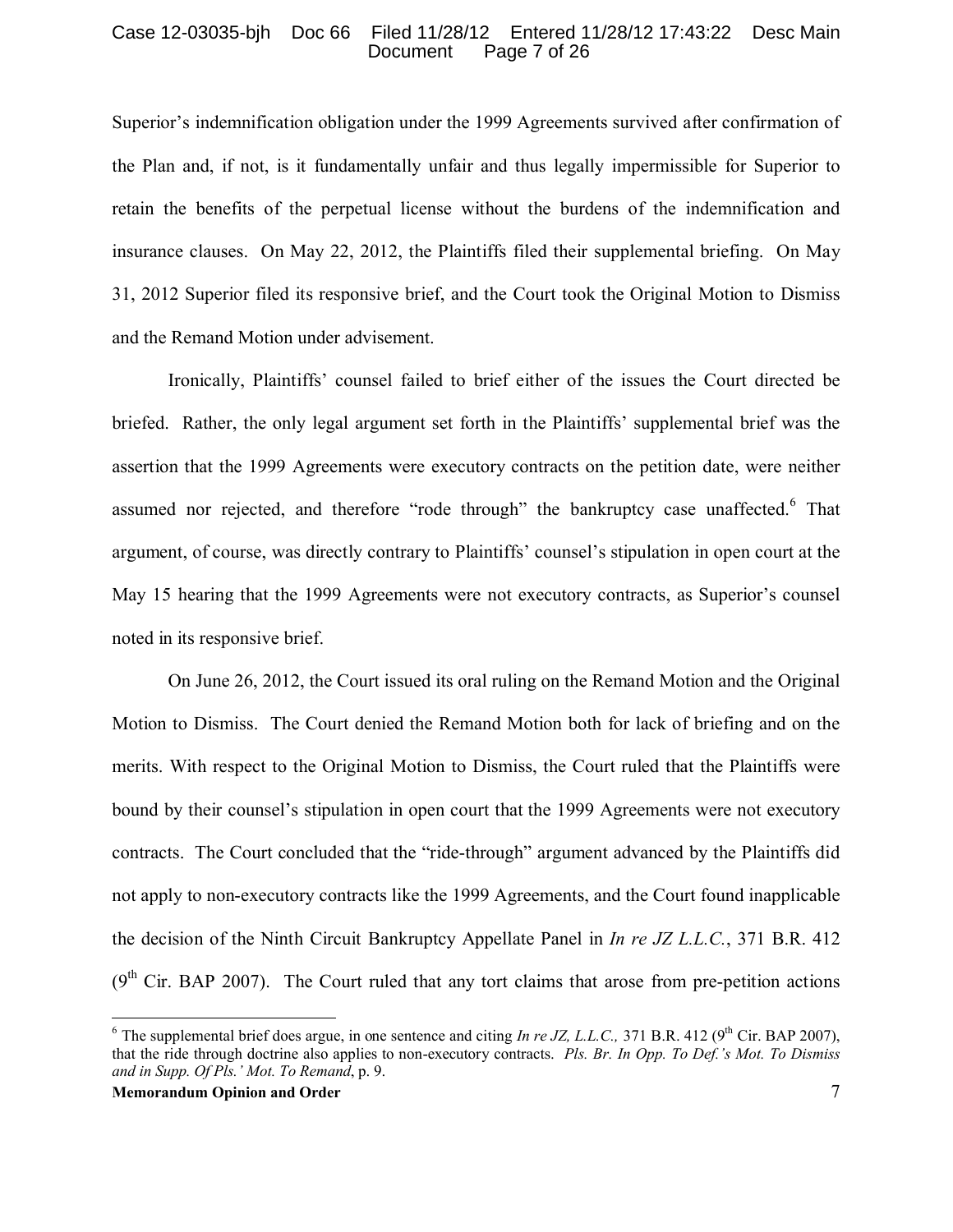## Case 12-03035-bjh Doc 66 Filed 11/28/12 Entered 11/28/12 17:43:22 Desc Main Page 8 of 26

were discharged in Superior's bankruptcy case, and that the Plaintiffs knew about Superior's bankruptcy case but had failed to file a proof of claim to protect their rights. Moreover, the Court found that the complaint failed to satisfy *Bell Atl. Corp. v. Twombly*, 550 U.S. 544, 545 (2007) and *Ashcroft v. Iqbal*, 129 S. Ct. 1937, 1949 (2009) because there was insufficient factual content pled from which the Court could plausibly infer the existence of a fiduciary relationship between Superior and the Plaintiffs. Lastly, the Court found that the complaint failed to satisfy the particularity requirements of Fed. R. Civ. P. 9(b). *Tr. hearing held* 6/26/12, 10:6-11:26. The Court gave the Plaintiffs one last opportunity to cure pleading deficiencies through amendment and ruled that the complaint would be dismissed if a further amended complaint was not on file by July 11, 2012. $^7$  $^7$ 

On July 11, 2012, the Plaintiffs filed the Live Complaint. In very broad brush, the Live Complaint alleges that (i) Superior got the knowledge to make its parts by illicitly obtaining the trade secrets by, among other things, improperly using licensed data to create non-licensed products and improperly getting information from Lycoming's vendors, (ii) Superior knew its actions were improper because it undertook to protect Lycoming's trade secrets in both the 1981 Settlement and the 1999 Agreements, and the sort of data that Superior obtained is considered to be trade secrets by the industry, (iii) "upon information and belief," Superior could not have properly reverse engineered the designs and specifications because Superior lacks independent engineering capabilities, (iv) Superior improperly used Lycoming's trade secrets to obtain parts

<span id="page-7-0"></span><sup>7</sup> The Court stated:

I will allow an attempt to replead. But from my perspective, this will be the last time. So, either you get it right this time – you've re-pled once after the lawsuit was removed, and you did that of right. You had the right under the rules, once the motion to dismiss was filed, to replead, and you took that opportunity. So, this will be the second amended complaint. So, from my perspective, this is it. *Tr. hearing held* 6/26/12, 14:11-18.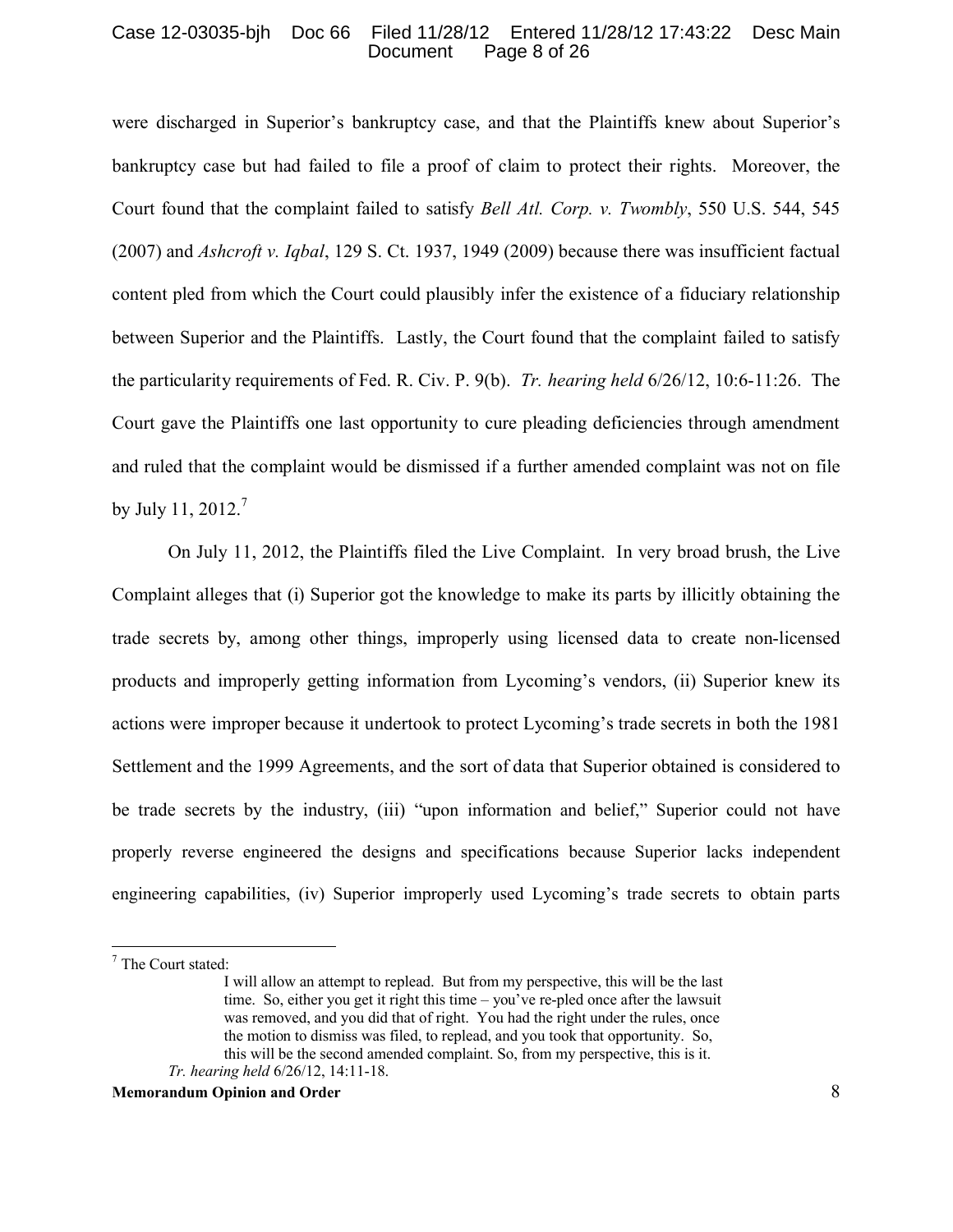### Case 12-03035-bjh Doc 66 Filed 11/28/12 Entered 11/28/12 17:43:22 Desc Main Page 9 of 26

manufacturing approvals ("PMAs") from the Federal Aviation Administration ("FAA"), (v) Superior refused to indemnify Lycoming as required by the 1999 Agreements after Lycoming was sued post-confirmation for failure of a part that had been licensed to Superior, and (vi) as a result, Lycoming filed the State Court Action on January 13, 2012 alleging claims for indemnity and for various torts related to specific parts manufactured by Superior.

The Live Complaint attaches as an exhibit an 80+ page list of part numbers. The parts on this list, excluding the 1999 Licensed Parts, will be referred to herein as the "At Issue Parts." The Live Complaint alleges that Superior has requested PMAs for some of them, and is selling them currently, and the Live Complaint therefore seeks relief with respect to both the 1999 Licensed Parts and the At-Issue Parts. The Live Complaint also alleges that Superior "has exported or will export" some of the data related to the 1999 Licensed Parts and/or the At-Issue Parts to China.

Accordingly, the Live Complaint asserts claims for (1) misappropriation of trade secrets as to both the 1999 Licensed Parts and the At Issue Parts;  $8(2)$  $8(2)$  a declaratory judgment that Superior has no license or other rights to Lycoming's confidential information as a result of any license agreement and is therefore prohibited from the manufacture, distribution or sale of items that incorporate Lycoming's trade secrets; (3) unfair competition as to both the 1999 Licensed Parts and the At Issue Parts, (4) breach of contract as to the 1999 Agreements by mis-using trade secrets, failing to provide insurance coverage, failing to provide a defense or indemnification against suits pending against Lycoming, and improperly transferring data to China, (5) breach of fiduciary duty as to both the 1999 Licensed Parts and the At Issue Parts, and (6) conversion as to both the 1999 Licensed Parts and the At-Issue Parts.

<span id="page-8-0"></span>**Memorandum Opinion and Order** 9 <sup>8</sup>As to misappropriation related to the 1999 Licensed Parts, the Plaintiffs seek damages from the time of Lycoming's termination or, in the alternative "if the 1999 agreements were discharged in bankruptcy, then . . . damages from the time of discharge to the present." *Live Compl.*, ¶ 29. As to the At Issue Parts, the Plaintiffs seek damages from discharge to present, and specifically state that they are not seeking pre-confirmation damages. *Live Compl.*, ¶ 34.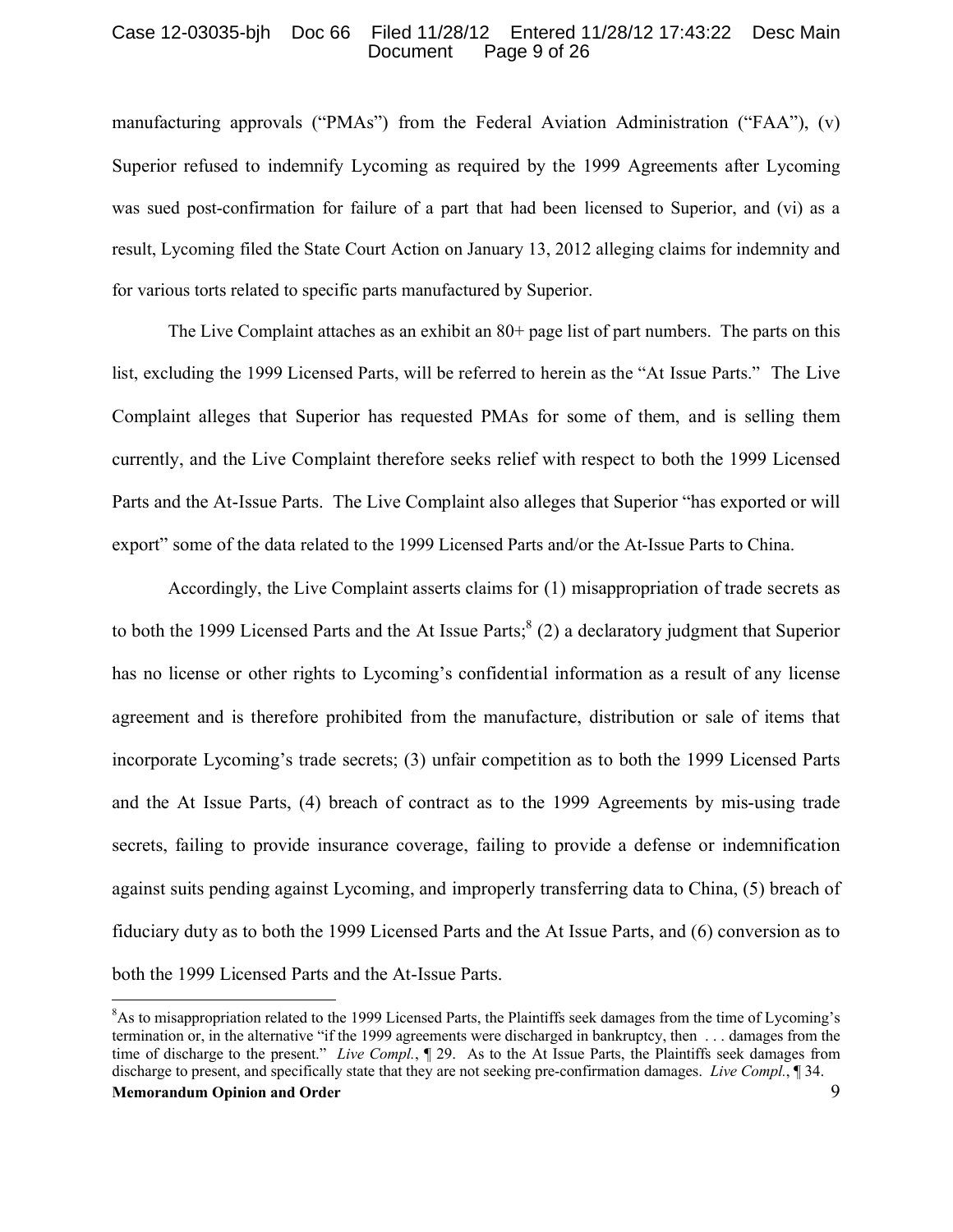## Case 12-03035-bjh Doc 66 Filed 11/28/12 Entered 11/28/12 17:43:22 Desc Main Page 10 of 26

The Live Complaint seeks damages, punitive damages, a permanent injunction, and attorneys' fees under the Texas Civil Practice and Remedies Code. It further contains allegations intended to avoid the defense of limitations, as the Live Complaint asserts that the "discovery rule" applies and the statute of limitations was tolled because Superior fraudulently concealed its wrongdoing.

The Court further notes that the Plaintiffs plead as follows:

Damages are to be assessed from the date of Lycoming's termination of the 1999 Agreements to the present. Alternatively, damages are to be assessed from the date of the Defendant's repudiation to the present. And alternatively, damages are to be assessed from confirmation of the bankruptcy plan to the present, if Defendant is correct and the bankruptcy confirmation plan discharged those Agreements.

Live Complaint, ¶ 75.

# **II. LEGAL ANALYSIS**

## **A. The Relevant Standard**

**Memorandum Opinion and Order** 10 The pleading standard on a motion to dismiss for failure to state a claim is wellestablished. A complaint must contain a "short and plain statement of the claim showing that the pleader is entitled to relief." Fed. R. Civ. P. 8(a)(2). While a complaint need not contain detailed factual allegations, it must contain "more than labels and conclusions, and a formulaic recitation of a cause of action's elements will not do." *Bell Atl. Corp. v. Twombly*, 550 U.S. 544, 545 (2007); *see also Ashcroft v. Iqbal*, 556 U.S. 662, 678 (2009); *Erickson v. Pardus*, 551 U.S. 89, 27 S. Ct. 2197, 2200 (2007); *Jebaco Inc. v. Harrah's Operating Co. Inc.*, 587 F.3d 314, 318 (5th Cir. 2009); *McCall v. Southwest Airlines Co.*, 661 F. Supp. 2d 647, 653 (N.D. Tex. 2009). A plaintiff must allege enough facts to state a claim for relief that is "plausible" on its face. *Twombly*, 550 U.S. at 570. "A claim has facial plausibility when the plaintiff pleads factual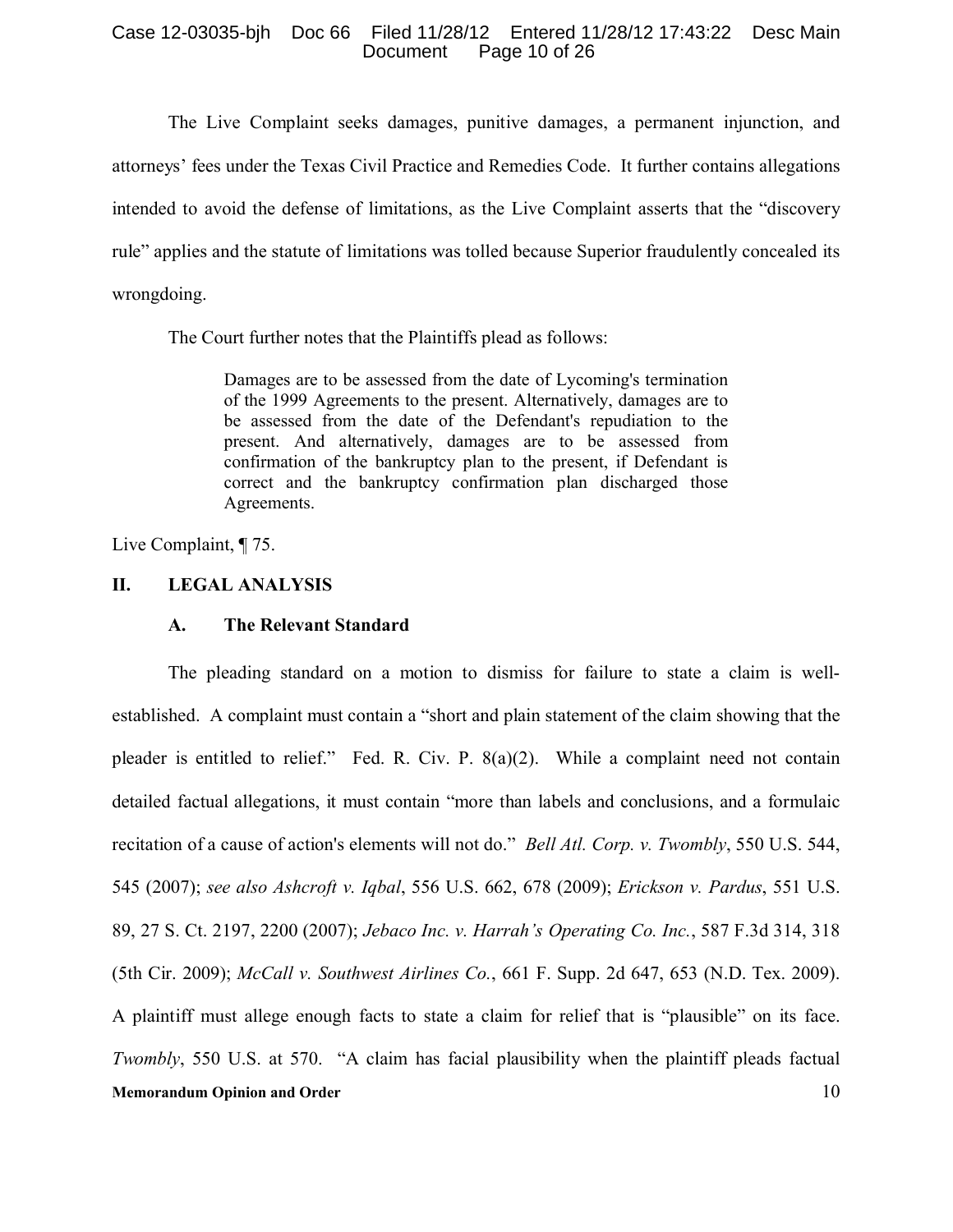#### Case 12-03035-bjh Doc 66 Filed 11/28/12 Entered 11/28/12 17:43:22 Desc Main Page 11 of 26

content that allows the court to draw the reasonable inference that the defendant is liable for the misconduct alleged." *Iqbal*, 556 U.S. at 663. This plausibility standard is not a probability requirement, but does require more than mere possibility. If a complaint "pleads facts that are merely consistent with a defendant's liability, it stops short of the line between possibility and plausibility of entitlement to relief." *Id*. (internal quotation marks omitted). Moreover, "a court is not to strain to find inferences favorable to the plaintiff and is not to accept [as true] conclusory allegations, unwarranted deductions, or legal conclusions." *St. Paul Commodities, LLC v. DB Fleet, LLC,* No. 3:09-CV-582-L, 2009 WL 3378598, at \*2 (N.D. Tex. Oct. 21, 2009) (citing *R2 Invs. LDC v. Phillips*, 401 F.3d 638, 642 (5th Cir. 2005)).

The Supreme Court held in *Iqbal* that the "plausibility" standard articulated in *Twombly* applies in all civil cases. *Morgan v. Hubert*, 335 Fed. Appx. 466 (5th Cir. 2009) (discussing *Iqbal*). The Supreme Court has set out a two-pronged approach for reviewing a motion to dismiss for failure to state a claim. *Iqbal,* 556 U.S. at 678; *McCall*, 661 F. Supp. 2d at 653. First, the reviewing court may identify those statements in a complaint that are actually conclusions, even if presented as factual allegations. *Iqbal*, 556 U.S. at 679; *McCall*, 661 F. Supp. 2d at 653. Such conclusory statements, unlike proper factual allegations, are not entitled to a presumption of truth. *Iqbal*, 556 U.S. at 681; *McCall*, 661 F. Supp. 2d at 653. It is the conclusory nature of the statements rather than any fanciful or nonsensical nature "that disentitles them to the presumption of truth." *Iqbal*, 556 U.S. at 681; *McCall*, 661 F. Supp. 2d at 653. Second, the reviewing court presumes the truth of any remaining "well-pled factual allegations," and determines whether these factual allegations and their reasonable inferences plausibly support a claim for relief. *Iqbal*, 556 U.S. at 681; *McCall*, 661 F. Supp. 2d at 653.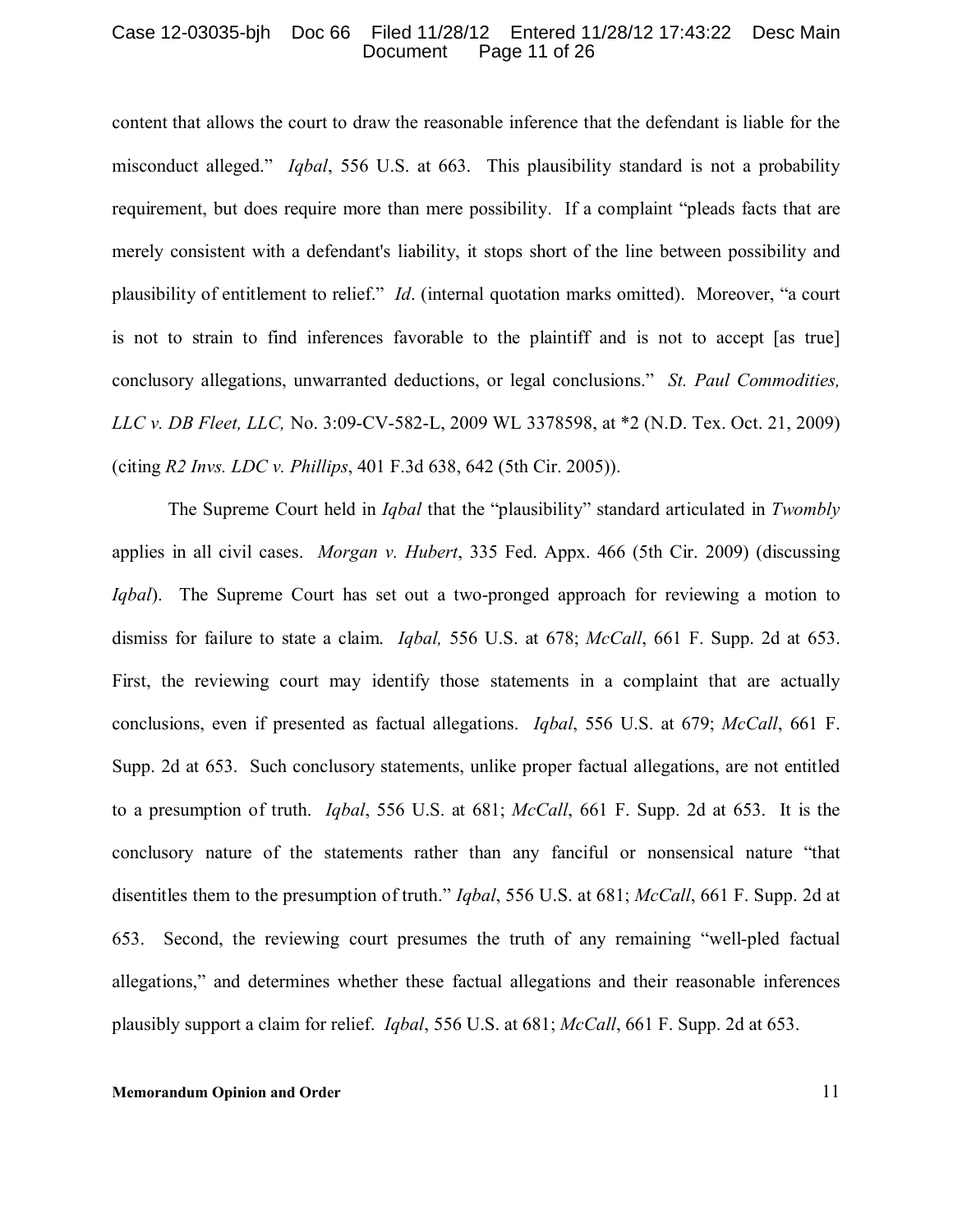### Case 12-03035-bjh Doc 66 Filed 11/28/12 Entered 11/28/12 17:43:22 Desc Main Page 12 of 26

## **B. As Applied Here**

In the Current Motion to Dismiss, Superior argues that the Live Complaint must be dismissed for several reasons. Initially, Superior asserts that many of the allegations in the Live Complaint are conclusory or are stated "upon information and belief" and lack any factual content. Superior further argues that the Live Complaint fails to (i) adequately allege all of the elements of the claims for misappropriation of trade secrets, unfair competition, or conversion, (ii) allege each of those claims with particularity under Fed. R. Civ. P. 9(b), and (iii) adequately allege the existence of a fiduciary duty between the parties. Superior further argues that the "fraudulent concealment claim" fails to satisfy Fed. R. Civ.P. 9(b), and that the Plaintiffs are improperly asserting both contract and tort claims that have been discharged by Superior's bankruptcy case.

In their brief in response to the Current Motion to Dismiss, the Plaintiffs still, incredibly, argue that the 1999 Agreements were executory contracts which "rode through" the bankruptcy case unaffected, despite their stipulation on May 15, 2012 in open court that the 1999 Agreements were not executory contracts. Alternatively, the Plaintiffs assert that the "ride through" theory applies to non-executory contracts. The Court previously rejected both of these arguments in its oral ruling on June 26, 2012 in connection with the Original Motion to Dismiss, and nothing in the Live Complaint alters those conclusions.

The Plaintiffs next argue that Fed. R. Civ. P. 9 does not apply to their tort claims since they do not sound in fraud, and the Live Complaint should therefore be tested only under Fed. R. Civ. P. 8. Finally, the Plaintiffs assert that the Live Complaint states plausible claims, because the Live Complaint relies upon post-confirmation defaults as the factual predicate for its claims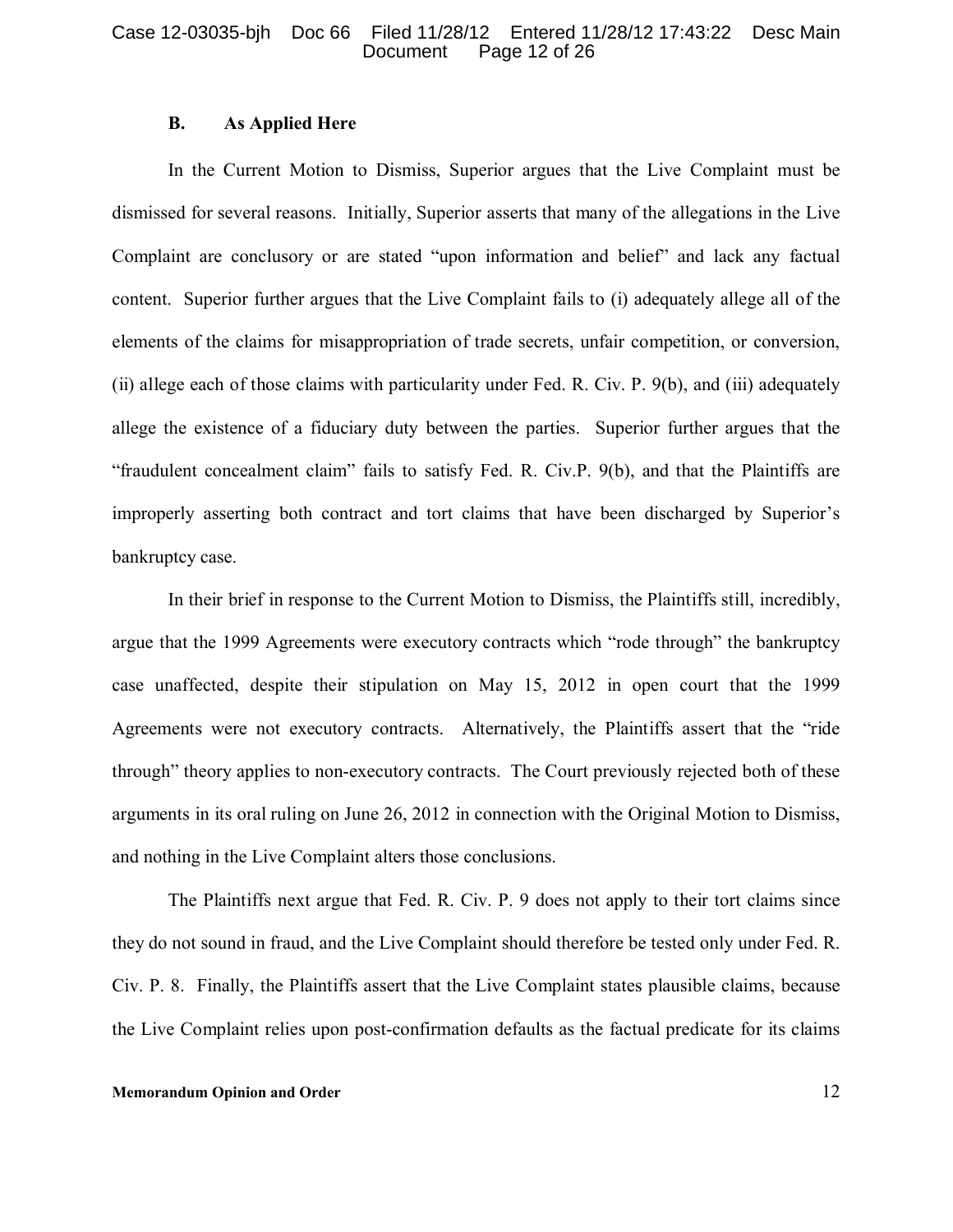#### Case 12-03035-bjh Doc 66 Filed 11/28/12 Entered 11/28/12 17:43:22 Desc Main Page 13 of 26

and thus Superior's liability to it has not been discharged through confirmation of the Plan.

Taking the last issue first, the Court concludes that to the extent the Live Complaint relies upon post-confirmation defaults as the factual predicate for its claims, Superior's liability on those claims was not discharged through confirmation of the Plan. As noted earlier, the Court has already ruled that both sides are bound by their stipulation that the 1999 Agreements were non-executory contracts in Superior's bankruptcy case. As such, the debtor-in-possession could not assume or reject them. *In re Arts Dairy,* LLC, 417 B.R. 495 (Bankr. N.D. Ohio 2009); *In re Exide Technologies,* 378 B.R. 762 (Bankr. D. Del. 2007). The "ride through" doctrine referred to by the Plaintiffs is a term of art, referring to the third option once available for *executory* contracts, and thus it does not apply here. *In re Mirant Corp.*, 440 F.3d 238 ( $5<sup>th</sup>$  Cir. 2006). However, when a contract is non-executory, the debtor remains bound to its obligations under that contract after the bankruptcy filing. *In re Stewart Foods, Inc.*, 64 F.3d 141 (4<sup>th</sup> Cir. 1995); *Hays & Co. v. Merrill Lynch, Pierce, Fenner & Smith, Inc., 885 F.2d 1149 (3<sup>rd</sup> Cir. 1989).* 

**Memorandum Opinion and Order** 13 Here, the Court agrees with the parties' stipulation that the 1999 Agreements were not executory. This is so because performance under the 1999 Agreements only remained due from Superior on the petition date. *In re Mirant Corp.*, 440 F.3d 238 (5<sup>th</sup> Cir. 2006); *In re Murexco Petroleum, Inc.*, 15 F.3d 60 (5<sup>th</sup> Cir. 1994). Therefore, Superior remained bound by the 1999 Agreements, and was obligated to comply with the license post-petition and post-confirmation. Confirmation of the Plan only discharged Superior from any debt "that arose before the date of such confirmation," whether or not the Plaintiffs filed a proof of claim in Superior's bankruptcy case. 11 U.S.C.  $\frac{1}{2}$  1141(d)(1). Therefore, since Superior remained bound by the 1999 Agreements, any conduct by it post-confirmation that gave rise to a post-confirmation claim in tort or for breach of contract was not discharged by confirmation of the Plan. Conversely, any of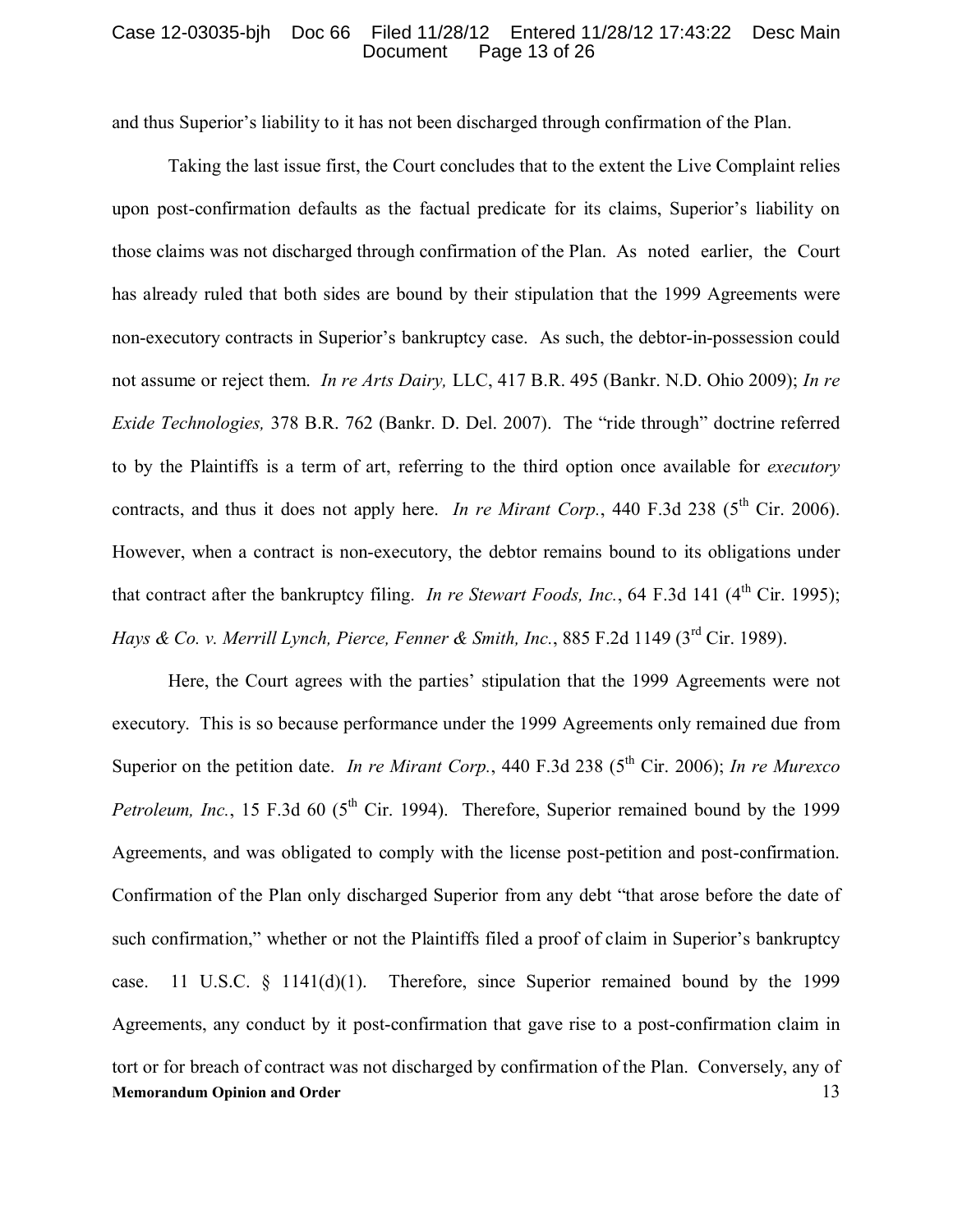### Case 12-03035-bjh Doc 66 Filed 11/28/12 Entered 11/28/12 17:43:22 Desc Main Page 14 of 26

the Plaintiffs' claims against Superior that arose prior to confirmation of the Plan were discharged.<sup>[9](#page-13-0)</sup>

The First Amended Complaint asserted, in essence, that Superior breached the 1999 Agreements post-confirmation, the Plaintiffs terminated the 1999 Agreements post-confirmation following Superior's breach, and Superior's continued use of the formerly-licensed data thereafter became wrongful. The factual predicate for Superior's alleged breach was its failure to indemnify the Plaintiffs with respect to lawsuits filed against the Plaintiffs post-confirmation. However, indemnification claims stand on a different footing than the other claims alleged in the First Amended Complaint, because the Court concluded when granting the Original Motion to Dismiss that the Plaintiffs' right to indemnification arose prior to the filing of Superior's bankruptcy case, and thus any indemnification claim was discharged upon confirmation of the Plan, as were any tort claims for which the necessary factual predicate was Superior's failure to indemnify the Plaintiffs. Further, because the Plaintiffs failed to file proofs of claim asserting their right to indemnification in Superior's bankruptcy case, the Court concluded when granting the Original Motion to Dismiss that the Plaintiffs were unable to recover on those claims, and were unable to recover on any tort claim for which the necessary factual predicate was Superior's failure to indemnify. Further explanation may be helpful.

The courts have developed several different tests for determining whether a future claimant has a prepetition "claim" within the meaning of the Bankruptcy Code -- *i.e.*, the "accrued state law claim" test, the "conduct" test, and the "prepetition relationship" test, which have slight variations. The most notable case adopting the "accrued state law claim" test was the

<span id="page-13-0"></span>**Memorandum Opinion and Order** 14 <sup>9</sup> The Plaintiffs appear to be trying to get around this result by only seeking *damages* from the date of confirmation to the present. However, if the claim upon which the Plaintiffs seek recovery arose pre-confirmation, the fact that they agree to limit their damages does not affect whether or not the claim was discharged.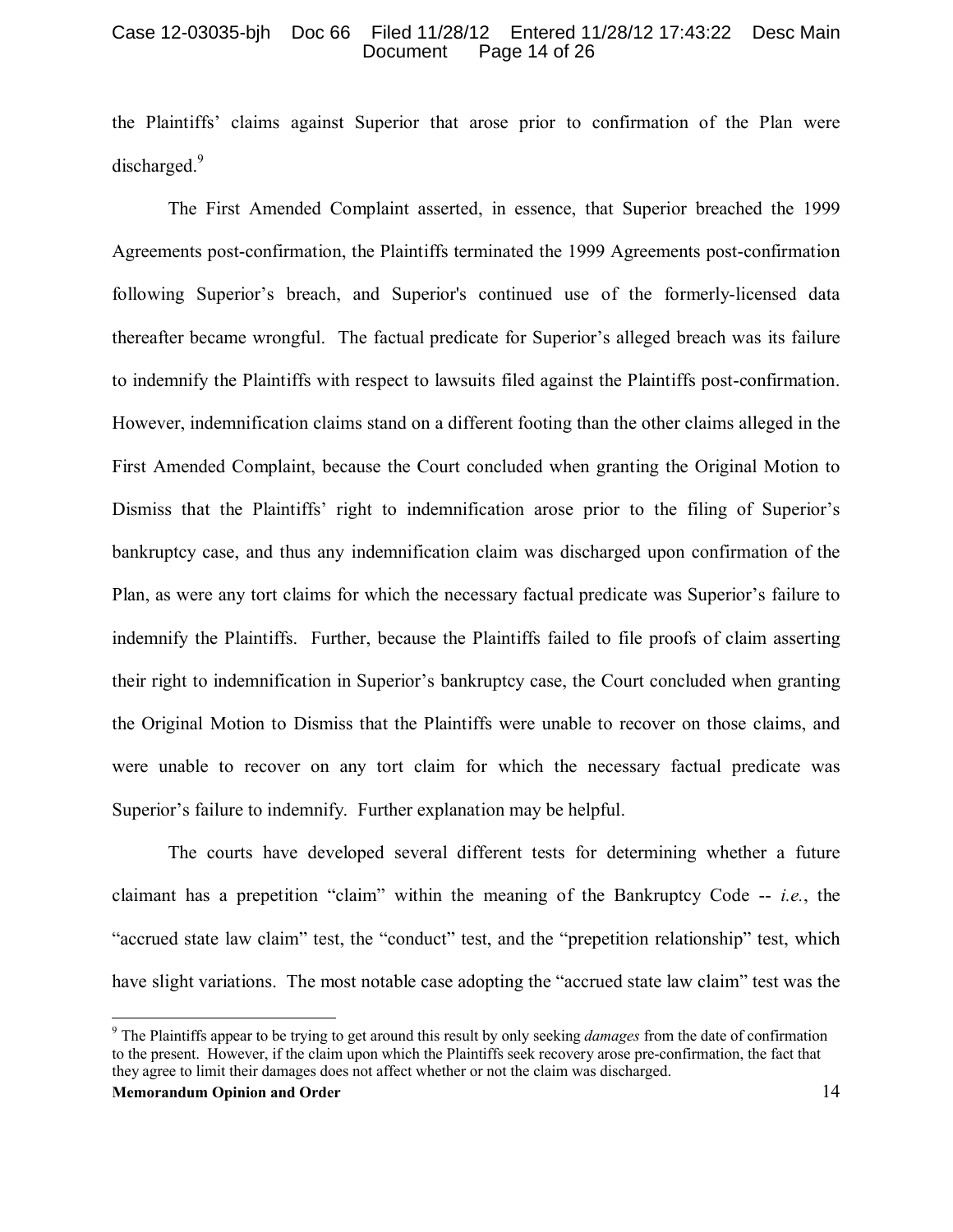## Case 12-03035-bjh Doc 66 Filed 11/28/12 Entered 11/28/12 17:43:22 Desc Main Page 15 of 26

Third Circuit's decision in *Avellino & Bienes v. M. Frenville Co.*, 744 F.2d 332 (3rd Cir. 1984). This approach held that a cause of action does not accrue until it accrues under state law, such that a future claimant holds no prepetition "claim" unless its right to payment has accrued under state law. The *Frenville* decision was widely criticized as embodying too narrow a view of the term "claim" under the Bankruptcy Code and the Third Circuit recently overruled the *Frenville* holding in *In re Grossman's, Inc.*, 607 F.3d 114 (3<sup>rd</sup> Cir. 2010). The "accrued state law claim" test was not adopted in the Fifth Circuit. *In re Andrews*, 239 F.3d 708, 710 n. 7 ( $5<sup>th</sup>$  Cir. 2001).

Other courts have articulated a "conduct" test, by which a bankruptcy claim arises when the debtor's conduct giving rise to the alleged liability occurred. *In re A.H. Robins Co.*, 839 F.2d 198 (4th Cir. 1988); *In re Monsour*, 372 B.R. 272 (Bankr. W.D. Va. 2007). Considered to be at the opposite end of the spectrum as the "accrued state law claim" test, this test has been criticized as being too broad, in that claimants who have had no prepetition contact with the debtor would be subject to the bankruptcy discharge before their injury occurred, thus precluding their participation in the bankruptcy case.

The "middle ground" approach, which appears to have been adopted in the Fifth Circuit, is the "pre-petition relationship" test, articulated by the court in *In re Piper Aircraft Corp.*, 162 B.R. 619 (Bankr. S.D. Fla. 1994). *See In re Wheeler*, 137 F.3d 299, 300-301 (5<sup>th</sup> Cir. 1998) (noting that the Fifth Circuit adopted the *Piper* middle ground in *Lemelle v. Universal Mfg. Corp.*, 18 F.3d 1268 (5<sup>th</sup> Cir. 1994)). Under this test, the debtor's conduct must take place prepetition, but the future claimant must *also* have some pre-petition relationship with the debtor.

**Memorandum Opinion and Order** 15 This Court aligns itself with those courts that have held that a right to indemnification is a pre-petition "claim" under the Bankruptcy Code where the indemnification agreement is executed pre-petition, even if the facts giving rise to actual liability did not occur until after the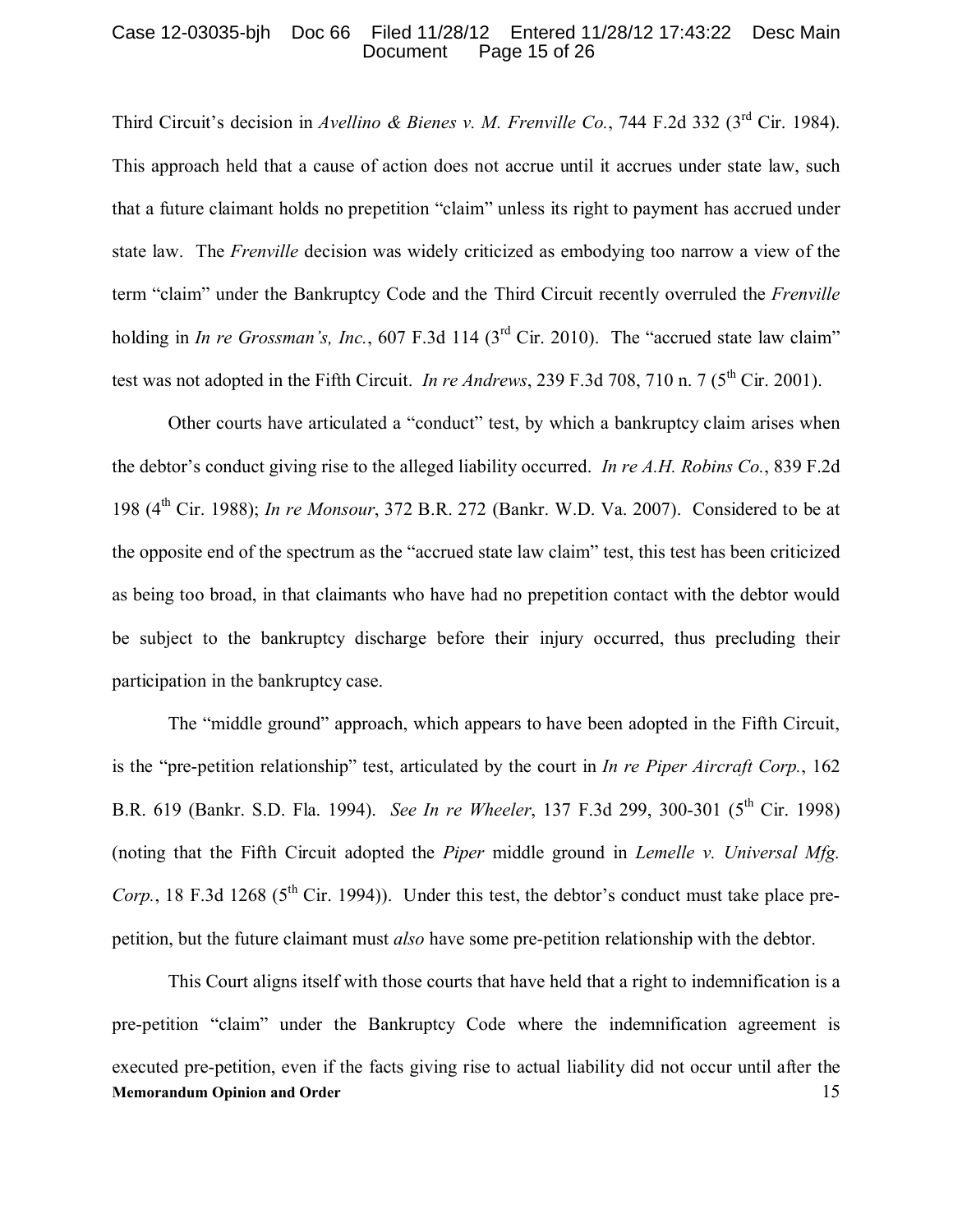## Case 12-03035-bjh Doc 66 Filed 11/28/12 Entered 11/28/12 17:43:22 Desc Main Page 16 of 26

discharge. *Colonial Sur. Co. v. Weizman,* 564 F.3d 526 (1<sup>st</sup> Cir. 2009); *In re Manville Forest Products Corp*., 209 F.3d 125 (2nd Cir. 2000); *In re Huffy Corp.*, 424 B.R. 295 (Bankr. S.D. Ohio 2010); *In re Mobley*, 377 B.R. 406 (Bankr. M.D. Fla. 2007). Obviously, the Court will not apply the "accrued state law claim test" because it is no longer good law, even in the jurisdiction that had once applied it. Whether the Court applies the "conduct" test or the "pre-petition relationship" test is of little significance, as either test is satisfied here because the Court concludes that the relevant "conduct" is the execution of the indemnification agreement prepetition. Further, the parties unquestionably had a pre-petition relationship with each other.

Accordingly, the Court ruled in connection with the Original Motion to Dismiss that the Plaintiffs' claims were discharged. However, as noted earlier, the Court granted leave to amend, which now gives rise to the Live Complaint and the Current Motion to Dismiss.

The Live Complaint dramatically transforms the allegations against Superior. It alleges, among other things, that (i) the "liability-inducing facts and issues occurred post-bankruptcy confirmation," *see* ¶ 2, (ii) Superior inappropriately handled Lycoming's data post-confirmation, *see ¶* 15, (iii) Superior is continuing to make the At Issue Parts post-confirmation, *see* ¶ 17, (iv) the Plaintiffs "allege no breach of the 1999 License Agreements pre-petition or even prior to confirmation," *see* ¶ 19, and (v) Superior uses the unlicensed trade secret data post-confirmation to build and sell various parts, *see* ¶ 26, 28, 30. The Live Complaint asserts claims against Superior based both on the 1999 Licensed Parts and the At-Issue Parts.

**Memorandum Opinion and Order** 16 To the extent that the Live Complaint alleges conduct that allegedly became tortious by virtue of the Plaintiffs' termination of the 1999 Agreements, the Plaintiffs are predicating their claims upon the factual assumption that their termination of the 1999 Agreements was appropriate because Superior had materially breached the 1999 Agreements by failing to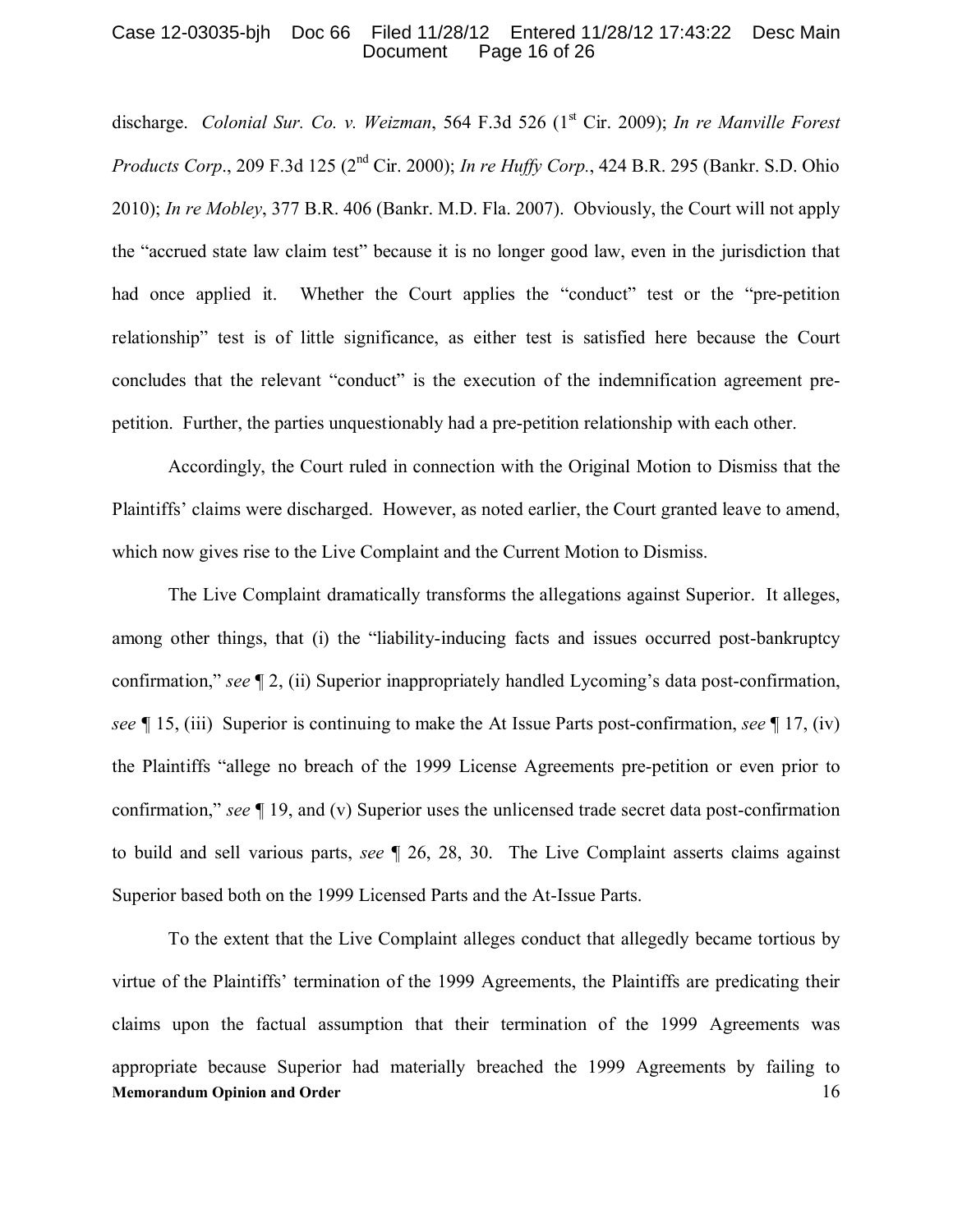#### Case 12-03035-bjh Doc 66 Filed 11/28/12 Entered 11/28/12 17:43:22 Desc Main Page 17 of 26

indemnify the Plaintiffs as required by the 1999 Agreements. In other words, when Superior refused to indemnify Lycoming post-confirmation, the Plaintiffs argue that they properly terminated the 1999 Agreements and Superior's continued use of the licensed data posttermination gives rise to their post-confirmation claim. The flaw in the Plaintiffs' argument remains, however, as Superior's indemnification obligation was discharged by confirmation of the Plan and therefore, the Plaintiffs had no right to terminate the 1999 Agreements. Accordingly, Superior's right to the 1999 Licensed Parts remains intact and the Plaintiffs' claims fail.

To the extent that the Live Complaint asserts post-confirmation tort claims with respect to the At-Issue Parts, or as a result of post-confirmation conduct with respect to the 1999 Licensed Parts (other than claims linked to the indemnification clause, which this Court concludes accrued pre-petition and were discharged), the Court concludes that the Live Complaint could, theoretically, state a claim that is not legally barred by confirmation of the Plan. Nevertheless, the Court also concludes that the Live Complaint once again fails to meet the pleading standards set forth in *Iqbal* and *Twombly* as will be explained more fully below.

**Memorandum Opinion and Order** 17 Superior argues that the Live Complaint impermissibly relies upon statements alleged "upon information and belief." Allegations pled on "information and belief" should be reviewed in the same way as all factual allegations in a complaint – that is, the court should review them under *Twombly's* 12(b)(6) formulation requiring sufficient facts pled to make a claim plausible. The "mere fact that allegations begin with the statement 'on information and belief' will not automatically render them insufficient. Factual allegations made in a complaint must not be pled with absolute certainty so long as they are sufficient to make a claim plausible." *Intravisual Inc.v. Fujitsu Microelectronics America, Inc*.*,* No. 2:10-cv-90-TJW, 2011 WL 1004873 at \*5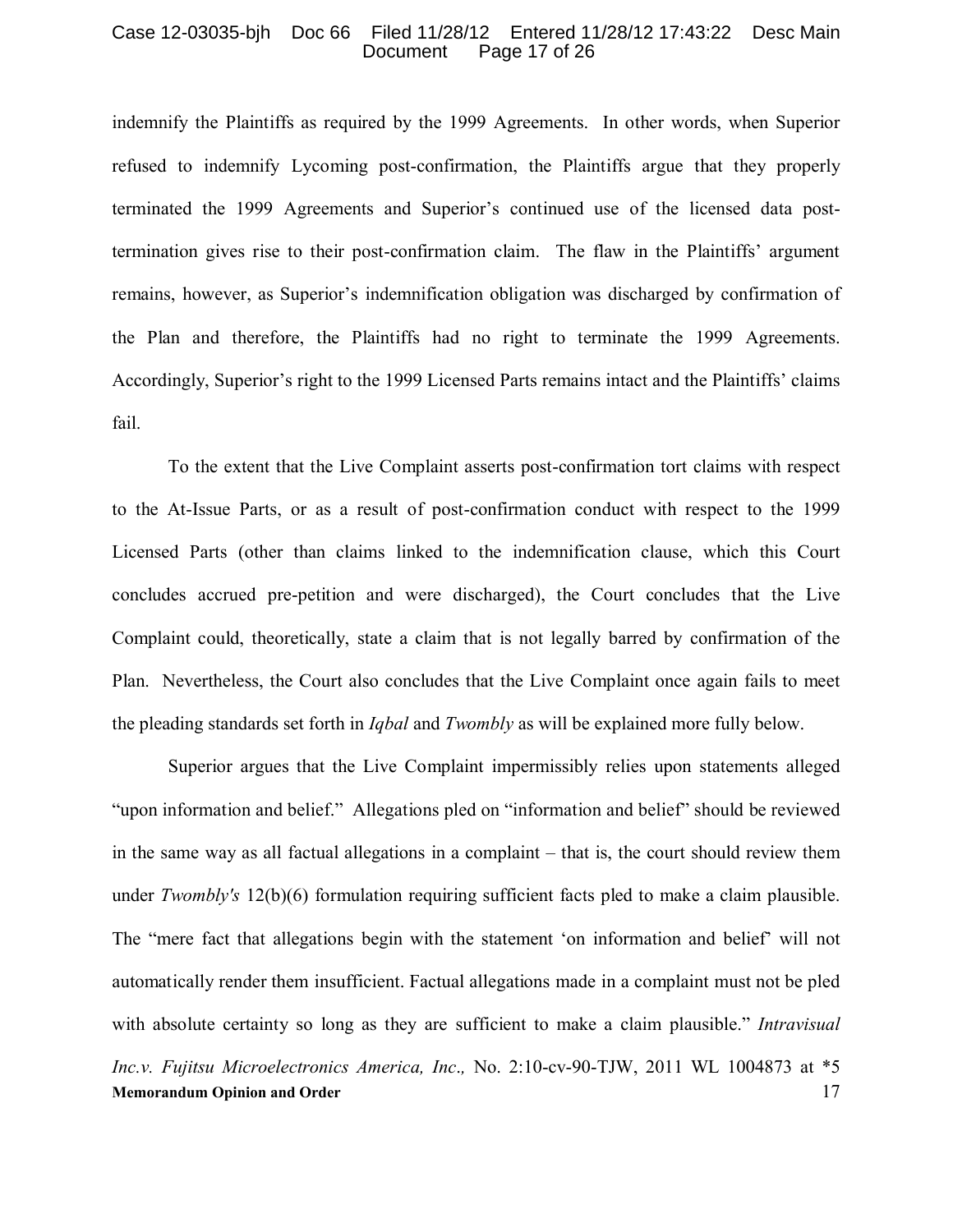#### Case 12-03035-bjh Doc 66 Filed 11/28/12 Entered 11/28/12 17:43:22 Desc Main Page 18 of 26

(E.D. Tex. Mar. 18, 2011). Conclusory allegations made upon information and belief are not entitled to a presumption of truth, *Irons v. City of Dallas*, No. 3:11-cv-1894-B, 2012 WL 1986585 (N.D. Tex. Apr. 4, 2012), and allegations stated upon information and belief that do not contain any factual support fail to meet the *Twombly* standard. *Moody v. Aqua Leisure Intern.*, No. 4:10-cv-1961, 2011 WL 2604840 (S.D. Tex. 2011); *In re Soporex, Inc.* 463 BR 344, 394 (Bankr. N.D. Tex. 2011).

Here, a review of the Live Complaint makes clear that the Plaintiffs have failed to allege sufficient facts supporting the allegations stated upon information and belief. With respect to their claim for misappropriation of trade secrets, the Plaintiffs do not allege any facts supporting their claim that Superior obtained the alleged trade secrets by improper means. The Plaintiffs do not provide any description of the "plan" Superior allegedly embarked upon, how or why the "plan" was improper, how Superior formulated and carried out the "plan," or when the "plan" was carried out. Although the Live Complaint attaches an exhibit that lists approximately 1,800 part numbers, there are no allegations linking any particular conduct to any particular part number or PMA.

In a further attempt to avoid the conclusion that their tort claims are barred by confirmation of the Plan and Superior's discharge in bankruptcy, the Plaintiffs argued for the first time at the October 18, 2012 hearing on the Current Motion to Dismiss that each time Superior uses Lycoming's data, which it may have obtained decades ago, it is a "new use" under applicable non-bankruptcy law and gives rise to a new cause of action, such that the submission to the FAA of an application for a PMA post-confirmation which uses data which Superior may have wrongfully acquired decades ago is a post-confirmation wrongful act which is not therefore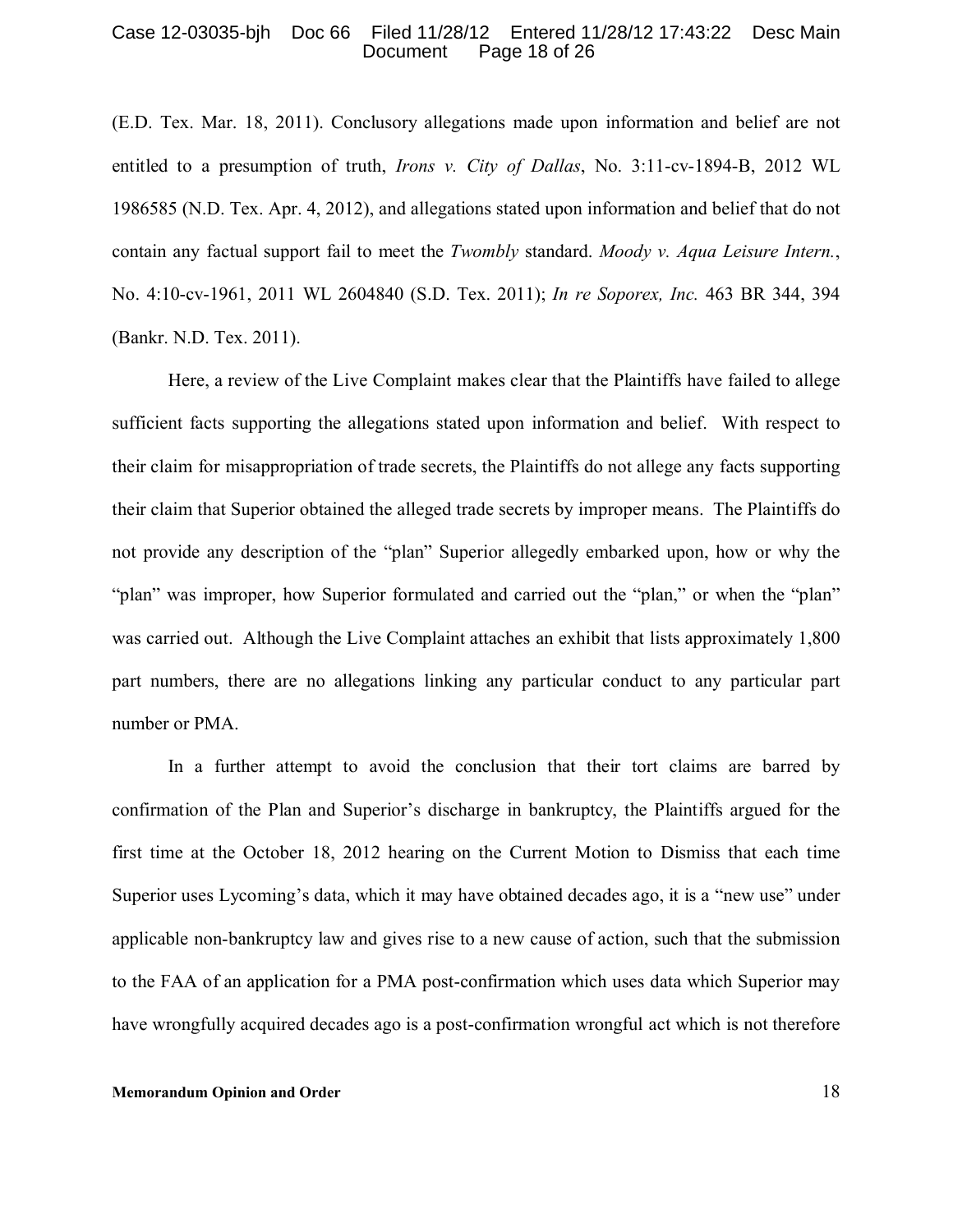## Case 12-03035-bjh Doc 66 Filed 11/28/12 Entered 11/28/12 17:43:22 Desc Main Page 19 of 26

barred by the Confirmation Order.<sup>[10](#page-18-0)</sup> Because this was a new, un-briefed argument, the Court asked for further briefing.

In their supplemental brief, the Plaintiffs cite to several cases for the undisputed and unremarkable proposition that a bankruptcy discharge does not affect post-confirmation wrongful acts. As noted previously, the Court agrees. *See supra* pp. 13, 17. With respect to the issue that the Court requested be briefed, the Plaintiffs cite a single Texas case – *Twister B.V. v. Newton Research Partners, LP*, 364 S.W.3d 428 (Tex. App. – Dallas 2012). The Court does not believe that *Twister* is apposite here, and to the extent it is, it supports Superior's position, not Lycoming's position.

The facts in *Twister* were as follows: Newton, a Texas partnership, owned certain trade secrets in connection with natural gas processing. Newton disclosed the trade secrets to Shell Exploration & Production Company under a promise of confidentiality. Newton alleged that Shell shared the trade secrets with Twister, a Dutch corporation, which then allegedly used those trade secrets to market and sell products in Texas. Newton sued Twister, which denied that it was subject to personal jurisdiction in Texas. The court was required to determine whether Newton's cause of action against Twister arose from or was related to *Twister's* contacts with Texas. According to the *Twister* court, whether a cause of action "arises from or relates to"

<span id="page-18-0"></span><sup>&</sup>lt;sup>10</sup> The Court inquired whether the Plaintiffs believed that if Superior took Lycoming's data decades ago, and submitted post-confirmation an application for a PMA containing that data, Superior's actions created a new cause of action – despite that fact that Superior may have mis-used that data before. The Plaintiffs responded that their argument is that each use of "old" data creates a new claim, notwithstanding the fact that Texas does not recognize misappropriation of trade secrets as a continuing tort. As to data which Superior may have acquired decades ago, the Plaintiffs argued that "they had all these other parts out there that they'd manufactured with it that were part of the settlement agreement. That's why I'm saying that were' [sic] not going back on those parts. That's why we're taking the position that post-bankruptcy these new uses that were not authorized are the new causes of action. And certainly as you get up through the final termination of whatever license agreement that they had, April of 2012, that every use after that, including all the stuff they're doing today, is a basis for conversion of the data." *Tr. hearing held 10/18/12*, 56:21 – 57:5. The Court asked for further briefing on this argument.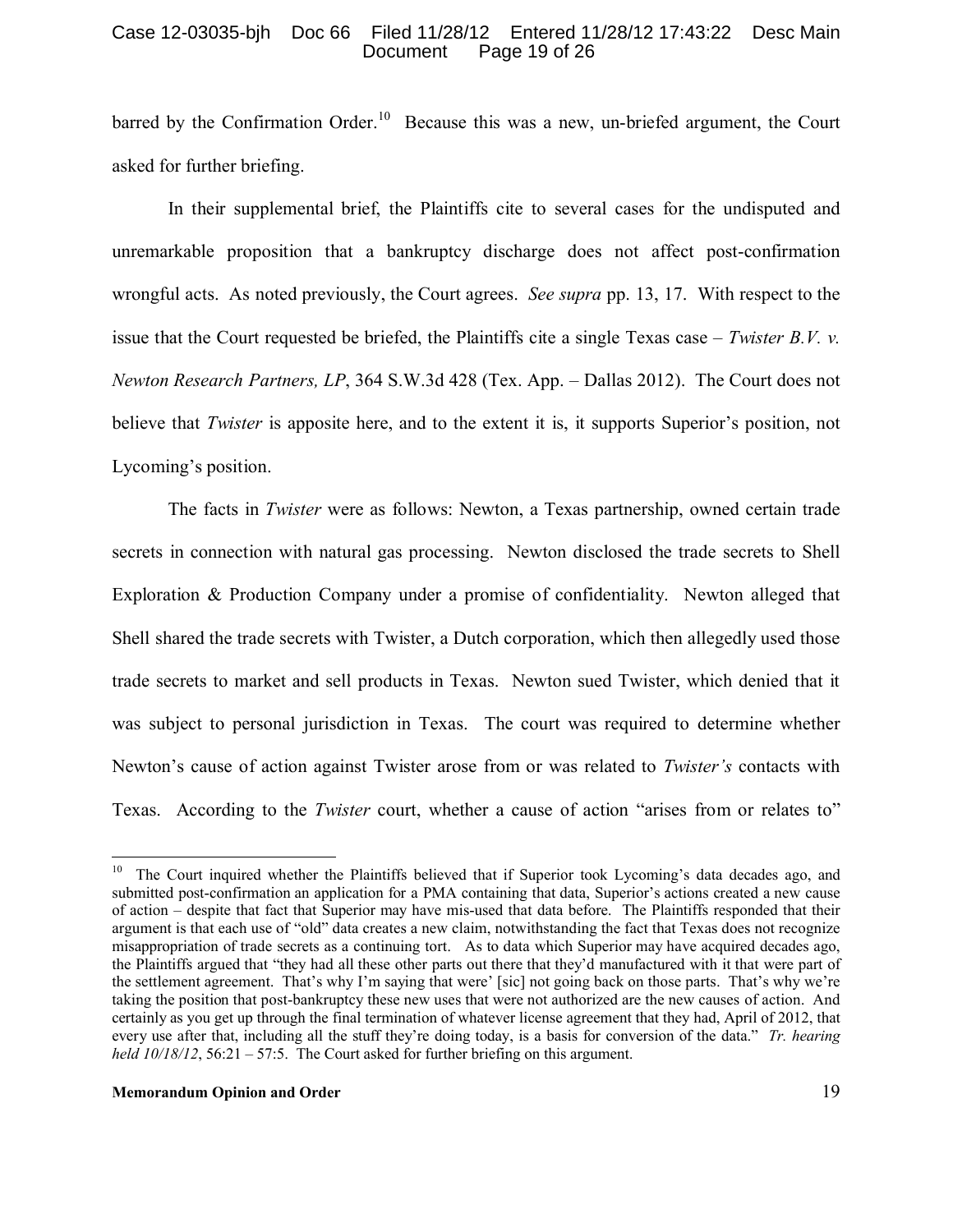## Case 12-03035-bjh Doc 66 Filed 11/28/12 Entered 11/28/12 17:43:22 Desc Main Page 20 of 26

conduct defines the required connection between the defendant, the litigation, and the forum. *Twister*, 364 S.W.3d at 435. Newton asserted that the trial court had jurisdiction over Twister because Twister sold products containing Newton's trade secrets in Texas. Twister argued that its marketing and sales efforts in Texas had no jurisdictional relevance because Newton's claim for misappropriation of trade secrets was unrelated to those contacts with Texas. In short, Twister argued that the basis for a claim of misappropriation is the wrongful acquisition of trade secrets, which took place in the Netherlands, not Texas. Twister also argued that if the misappropriation did not arise from the secret's acquisition, its liability was created upon the "first use" of the trade secrets, which occurred in the Netherlands.

The *Twister* court noted:

Twister's "first use" contention is based on principles of accrual that apply to limitations defenses . . . Twister asserts that because a cause of action accrues when a wrongful act causes some legal injury, a misappropriation of trade secrets claim therefore accrues, at the latest, on the first use of the secret. Twister maintains that 'knowing when a cause of action for misappropriation of trade secrets arose' for limitations purposes means 'knowing where it arose' for jurisdictional purposes.

*Twister,* 364 S.W.3d at 438. The court then rejected that argument, stating that accrual of a cause of action for statute of limitations purposes has no implications for jurisdiction, and Twister's assertion that its marketing in Texas was irrelevant because Texas does not recognize misappropriation of trade secrets as a continuing tort was equally unavailing. The *Twister* court declined to address this issue, stating that "it goes to the merits of a statute of limitations affirmative defense . . . we are not permitted to resolve merits-based questions in our jurisdictional analysis." *Twister,* 364 S.W.3d at 439.

**Memorandum Opinion and Order** 20 Lastly, the *Twister* court noted that no statute or case law in Texas has limited liability to a trade secret's first use and that if the court accepted Twister's argument, it would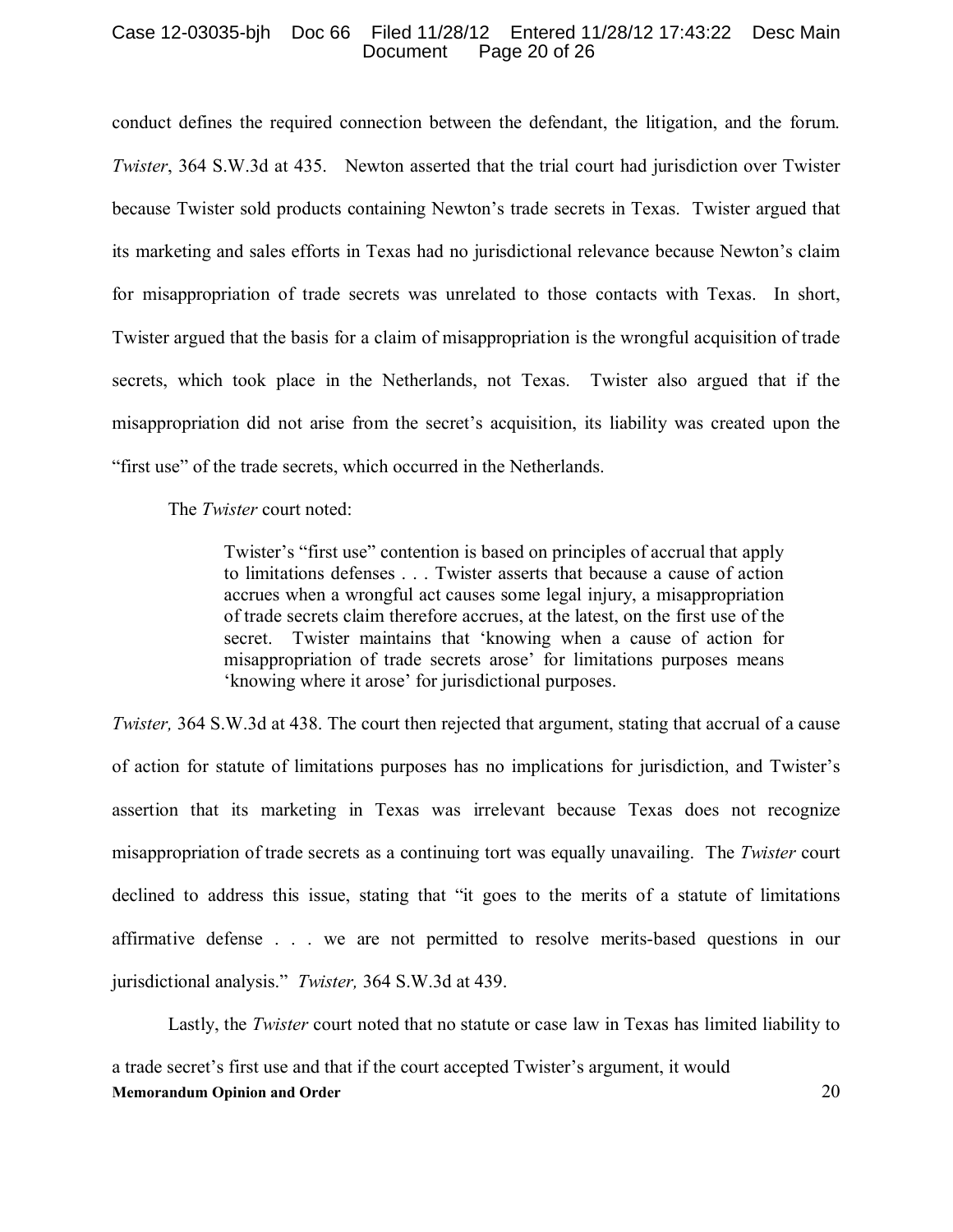## Case 12-03035-bjh Doc 66 Filed 11/28/12 Entered 11/28/12 17:43:22 Desc Main Page 21 of 26

be limiting a tortfeasor's liability for misappropriation of trade secrets to the first unauthorized use and similarly eliminating personal jurisdiction for any subsequent misappropriation. . . While the first unauthorized use of a trade secret may serve as one jurisdiction fact, that use does not preclude other uses from creating other jurisdictional facts.

*Twister*, 364 S.W.3d at 439 (internal citations omitted). Therefore, the *Twister* court never addressed the merits of Twister's "first use" argument – it simply concluded that the "first use" was not the sole use relevant for jurisdictional purposes. As a result, this Court does not find the *Twister* court's analysis helpful in the context of the Current Motion to Dismiss.

Moreover, even if the Court were to conclude based on the citation to *Twister* that each "use" creates a new cause of action for misappropriation of trade secrets, the Court notes that the Live Complaint does not clearly plead the Plaintiffs' new theory. In addition, even assuming it is pled, the Live Complaint contains no factual support whatsoever for the conclusory allegation that Superior continued to "use" the alleged trade secrets post-confirmation. Rather, the Live Complaint is more akin to a formulaic recitation of the elements of a cause of action.<sup>[11](#page-20-0)</sup>

With respect to the claim for unfair competition, the Court notes that "unfair competition" is not an independent tort under Texas law. Rather, it "is the umbrella for all statutory and non-statutory causes of action arising out of business conduct which is contrary to honest practice in industrial or commercial matters." *United States Sporting Prods., Inc. v. Johnny Stewart Game Calls, Inc.,* 865 S.W.2d 214, 217 (Tex.App.-Waco 1993)(*quoting American Heritage Life Ins. Co. v. Heritage Life Ins. Co.,* 494 F.2d 3, 14 (5th Cir.1974)).

<span id="page-20-0"></span><sup>&</sup>lt;sup>11</sup> Both parties devote substantial space in their supplemental briefs to the *merits* of the claim for misappropriation. The Plaintiffs, citing many FAA regulations and facts which are not pled in the Live Complaint, argue that the submission of supplemental PMA applications to the FAA is a new use, for a new part. *See* pp. 7-12 of *Pltfs' Supp. Br. In Opp. To Def.'s Mot. To Dismiss Second Amended Compl.* Superior also addresses the merits of this argument at length in its brief, again citing to FAA regulations and factual allegations in the brief which are not pled in its answer and which are wholly unsupported. The Court declines to address this "evidence," as it is beyond the scope of a motion to dismiss the complaint, which is directed to the face of the pleadings.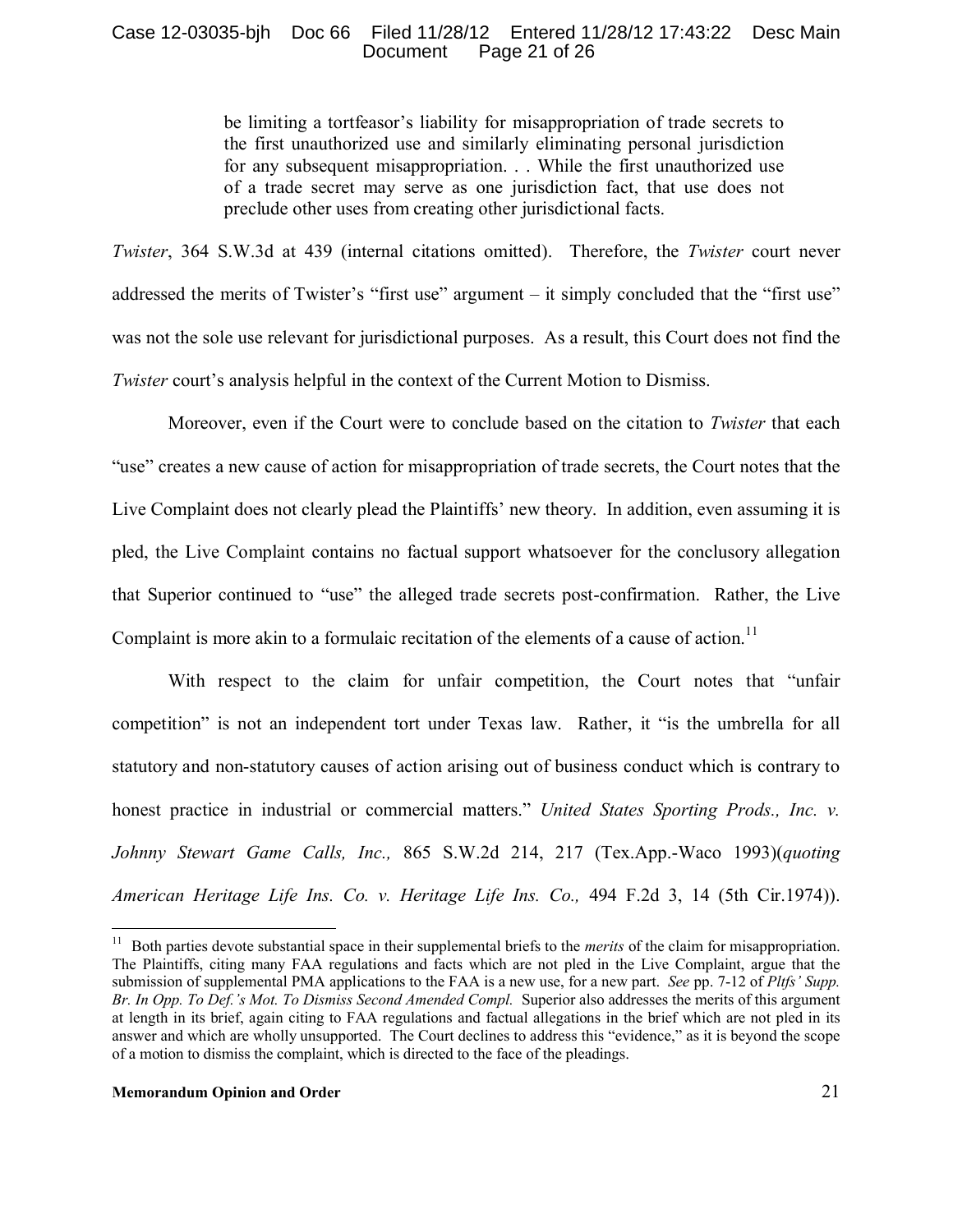## Case 12-03035-bjh Doc 66 Filed 11/28/12 Entered 11/28/12 17:43:22 Desc Main Page 22 of 26

Liability for unfair competition requires a finding of some independent substantive tort or other illegal conduct. *Hassan v. Greater Houston Transp. Co.*, 237 S.W.3d 727, 734 (Tex. App. – Houston [1 Dist.], 2007); *RTLC AG Products, Inc. v. Treatment Equip. Co.*, 195 S.W.3d 824, 832 (Tex. App – Dallas, 2006) (without some finding of an independent substantive tort or other illegal conduct, liability can't be premised on the tort of unfair competition); *Schoellkopf v. Pledger,* 778 S.W.2d 897, 904-05 (Tex.App.-Dallas 1989). The Live Complaint here presumably relies upon the trade secret misappropriation claim as the independent tort supporting liability for unfair competition. As noted earlier, the Court concludes that the trade secret misappropriation claim is insufficiently pled under *Igbal* and *Twombly*<sup>[12](#page-21-0)</sup> and thus no liability for unfair competition can be found either.

With respect to the claim for conversion, asserted as to both the 1999 Licensed Parts and the At-Issue Parts, the Court concludes that the Live Complaint fails to state a claim under *Iqbal* and *Twombly* because it fails to allege *any* factual support for its conclusory allegations that Superior has converted the Plaintiffs' data to its own use. For example, the Plaintiffs allege that

<span id="page-21-0"></span> $12$  The Court notes that the Plaintiffs correctly observe that the Current Motion to Dismiss does not address the Plaintiffs' second claim for relief  $-i.e.$ , the claim for declaratory judgment. The Court believes that while the request to dismiss the second claim for relief was not briefed, that request it is implicit in the Current Motion to Dismiss. First, the motion concludes with a request that the entire complaint be dismissed. It is not styled as a request for partial dismissal of certain claims only. Some of the grounds Superior asserts for dismissal apply equally to *all* claims – *i.e.,* the assertions that (1) the Plaintiffs improperly rely on wholly conclusory allegations, and (2) the Plaintiffs are asserting claims which have been discharged in Superior's bankruptcy. In addition, the Court believes that by its ruling that the Live Complaint fails to state a claim on all other counts, the result of any motion which specifically seeks dismissal of the declaratory judgment claim is a foregone conclusion. The Plaintiffs are requesting that this Court issue a declaration that Superior holds no rights to the Plaintiffs' trade secrets through a licensing agreement and its mirror image – that the Plaintiffs hold those rights. They also seek a declaration that Superior cannot make, distribute or sell any parts that incorporate any of the Plaintiffs' trade secrets. In other words, the second two declarations are dependent upon the first, and the Court has concluded that the Live Complaint fails to allege sufficient factual content from which the Court can infer that the Plaintiffs' breach of contract or tort claims state a claim for relief which is plausible. Without those claims, a declaration that Superior holds no rights to the Plaintiffs' trade secrets would be inappropriate, particularly in the face of what appears to be a perpetual license. Moreover, Superior's reply brief refers to the Plaintiffs' argument that Superior has not sought dismissal of the declaratory judgment claim as "erroneous." Def.'s Reply Br. In Supp. Of Mot. To Dismiss Second Amended Original Compl., pp. 8-9. It also explicitly asks that the declaratory judgment claim be dismissed. In these circumstances, the Court believes it is permissible to dismiss the declaratory judgment claim.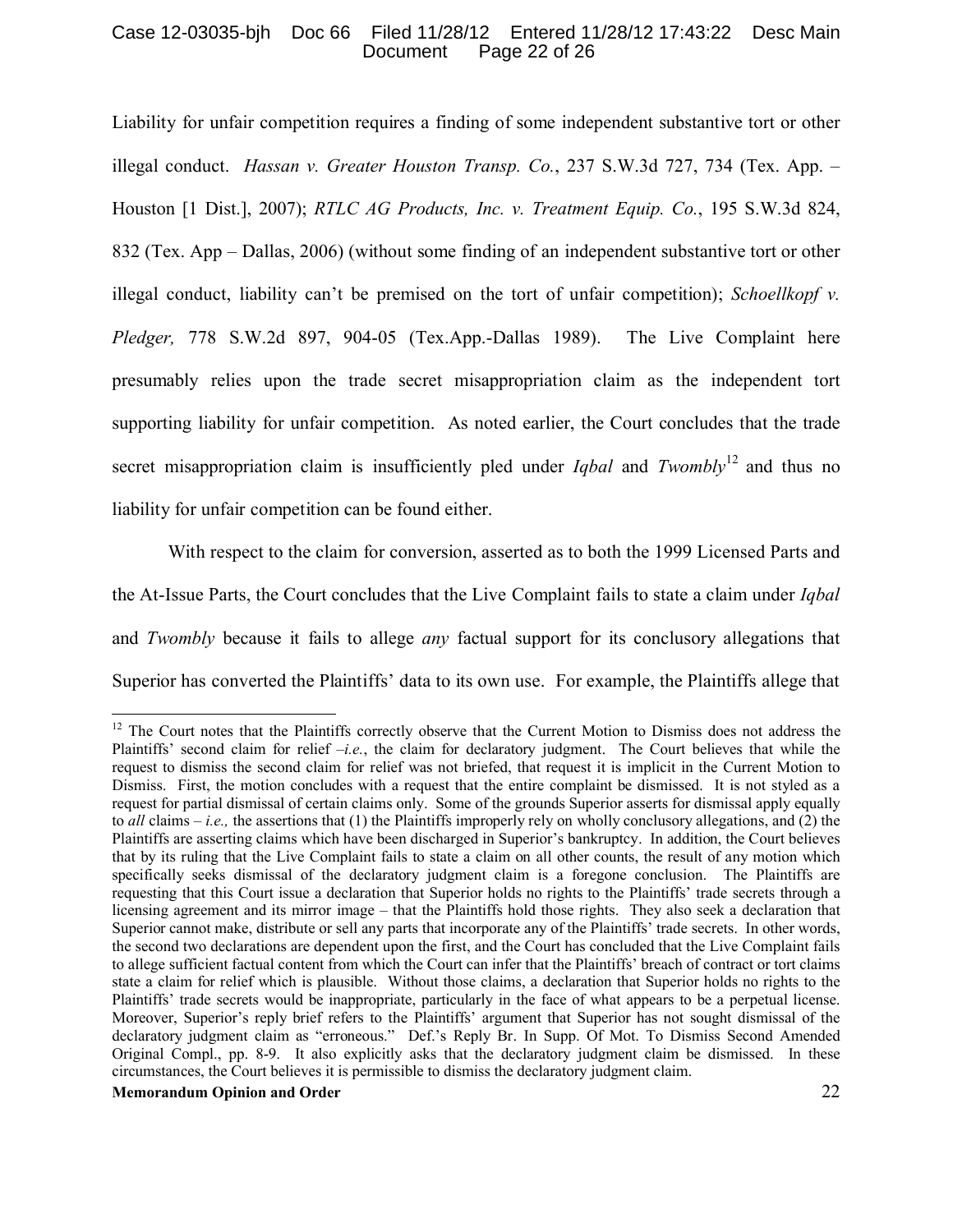#### Case 12-03035-bjh Doc 66 Filed 11/28/12 Entered 11/28/12 17:43:22 Desc Main Page 23 of 26

Superior has "wrongfully and without authorization converted certain of Plaintiffs' proprietary and trade secret data related to the 1999 Licensed Parts to their own use post-bankruptcy confirmation, by incorporating data into their own materials and by assuming exercise of dominion and control over the original data of Plaintiffs, to the exclusion of, and inconsistent with the superior right of Plaintiffs." Live Complaint ¶ 61. There are *no* facts alleged in support of this allegation. The Plaintiffs do not describe what the trade secret data is, how Superior put that data to its own use by incorporating it into Superior's materials, when the conduct occurred, which part numbers were affected, or what materials of Superior incorporated the Plaintiffs' trade secret data. The same may be said with respect to the allegations of conversion with respect to the At-Issue Parts.

The claim for breach of fiduciary duty is also inadequately pled under *Twombly* and *Iqbal* with respect to both the 1999 Licensed Parts and the At-Issue Parts. First, with respect to the At-Issue Parts, the Live Complaint simply alleges that Superior became a fiduciary for the Plaintiffs by virtue of its covenants, obligations, and status stemming from the 1999 Agreements. The Plaintiffs' theory is apparently that because Superior agreed to keep data with respect to the eleven 1999 Licensed Parts confidential, that it was obligated to keep *all* of the Plaintiffs' data confidential simply because Superior licensed eleven parts from the Plaintiffs. The Plaintiffs further allege that Superior became a fiduciary by obtaining the Plaintiffs' data "illicitly and in contravention of its obligations stemming from contractual, moral, industry and legal standards," *see* ¶ 57, but there are no factual allegations with respect to how Superior obtained the data, when it obtained the data, what data it obtained, or how Superior's conduct violated contractual, moral, industry or legal standards. The other allegations underlying this claim are equally conclusory.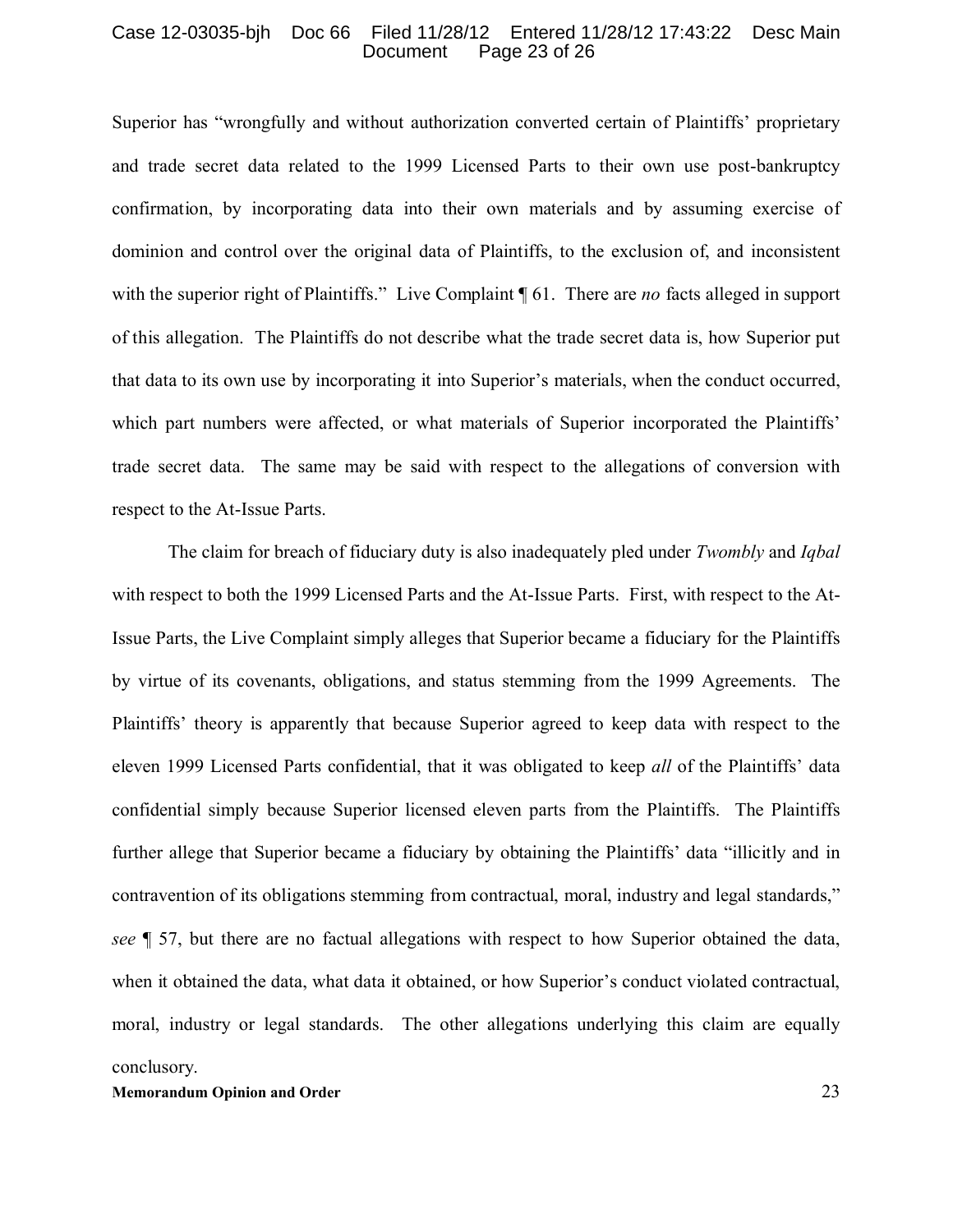Second, with respect to the 1999 Licensed Parts, the Live Complaint alleges:

Upon information and belief, Superior breached that fiduciary duty by improperly and unfairly using Plaintiffs' trade secrets and other proprietary data related to the 1999 Licensed Parts for business purposes in competition with Lycoming, including without limitation misusing its status as a licensee to obtain other data from third parties who properly had such data and misusing the data obtained under the license related to the 1999 Licensed Parts. Upon information and belief, Defendant also failed to advise Plaintiffs that Defendant did not affirm the 1999 Agreements in bankruptcy and failed to advise Plaintiffs of its intent to not perform on its obligations under the agreements (or common law), while continuing to misappropriate and use Plaintiffs' trade secret and proprietary data, all to Plaintiffs' detriment and damage. Upon information and belief, Defendant breached its fiduciary duty by failing to maintain adequate procedures and protections for Plaintiffs [sic] data related to the 1999 Licensed Parts, despite being under a contractual, legal, and moral obligation to do so. Upon information and belief, Defendant improperly obtained further data related to the At-Issue Parts in violation of their fiduciary duties owed to Defendants; after termination of the 1999 License Agreement, Defendant failed to cease and desist from further wrongful use of the Lycoming trade-secret and proprietary data in manufacturing and selling PMA [sic]; Defendant has failed to return all Lycoming data held by Defendant and continues use of same; Defendant has failed to properly report to the FAA the termination of its license rights as required by law; and Defendant has failed to advise Lycoming that it is in possession of other unlicensed data and its intent to wrongfully use such data.

Live Complaint, ¶ 55. There are absolutely no specific, non-conclusory factual allegations supporting this claim. Moreover, several of the alleged breaches of fiduciary duty rely for their factual predicate on the Plaintiffs' termination of the 1999 Agreements, which termination was in turn premised upon Superior's failure to indemnify the Plaintiffs post-confirmation. For the reasons noted earlier, the Court concludes that the Plaintiffs are unable to assert that claim as it is barred by Superior's bankruptcy discharge. *See supra* at pp. 13, 17.

With respect to the claim for breach of contract, asserted only as to the 1999 Licensed

Parts, the Live Complaint alleges:

Post-bankruptcy confirmation, Defendant has breached these agreements by, among other things, mis-using the trade secret and proprietary data; continuing to steal or attempt to steal Plaintiffs' trade secret and proprietary data; failing to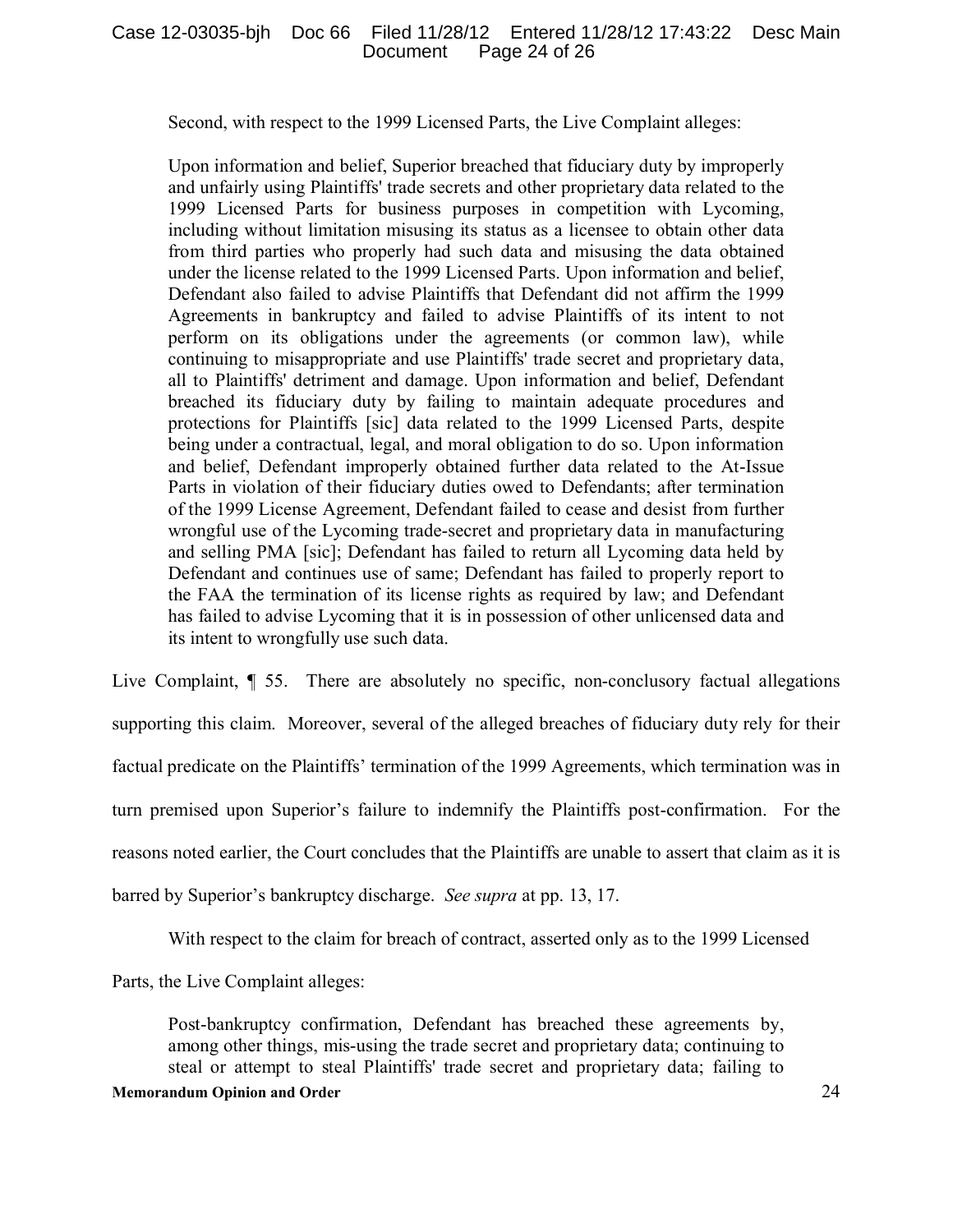## Case 12-03035-bjh Doc 66 Filed 11/28/12 Entered 11/28/12 17:43:22 Desc Main Page 25 of 26

provide the required insurance coverage; applying for PMAs on numerous parts; wrongfully utilizing unlicensed Lycoming trade-secret and proprietary data; failing to provide defense and indemnity for various claims, including without limitation the *Carrs* and *Lapkin* Suits; improperly transferring the data for use in foreign countries; continuing to trade in and sell parts incorporating unlicensed Lycoming data; and continuing to trade in and sell parts incorporating Lycoming data under the 1999 Agreements after termination of the license by Lycoming.

Live Complaint, ¶ 50. Once again, there are no specific, non-conclusory factual allegations supporting this claim. In addition, several of the alleged breaches relate to the Plaintiffs' termination of the 1999 Agreements, which was premised upon Superior's failure to indemnify the Plaintiffs. For the reasons stated earlier, the Court concludes that claims relating to breach of the indemnification clause have been discharged by confirmation of the Plan.

While not material to the outcome here, Superior also contends that the Live Complaint fails to allege a "fraudulent concealment" claim with the specificity required by Fed. R. Civ. P. 9(b). The Court does not read the Live Complaint as asserting any claim for relief grounded in fraudulent concealment. Rather, the Live Complaint contains allegations in support of fraudulent concealment in "avoidance of defense of limitations; discovery rule . . . ." Live Complaint, Sect. XIII. The Court does not believe, therefore, that there is any claim to dismiss.

For all of these reasons, the Court concludes that the Live Complaint fails to state any claim for relief under *Iqbal* and *Twombly* and must therefore be dismissed.

## **III. CONCLUSION**

The Plaintiffs' claims, to the extent they are premised on Superior's failure to indemnify the Plaintiffs post-confirmation, are barred by confirmation of the Plan and Superior's discharge in bankruptcy. The Plaintiffs' claims, to the extent they rely as a factual predicate on Superior's failure to indemnify the Plaintiffs post-confirmation, are barred by confirmation of the Plan and